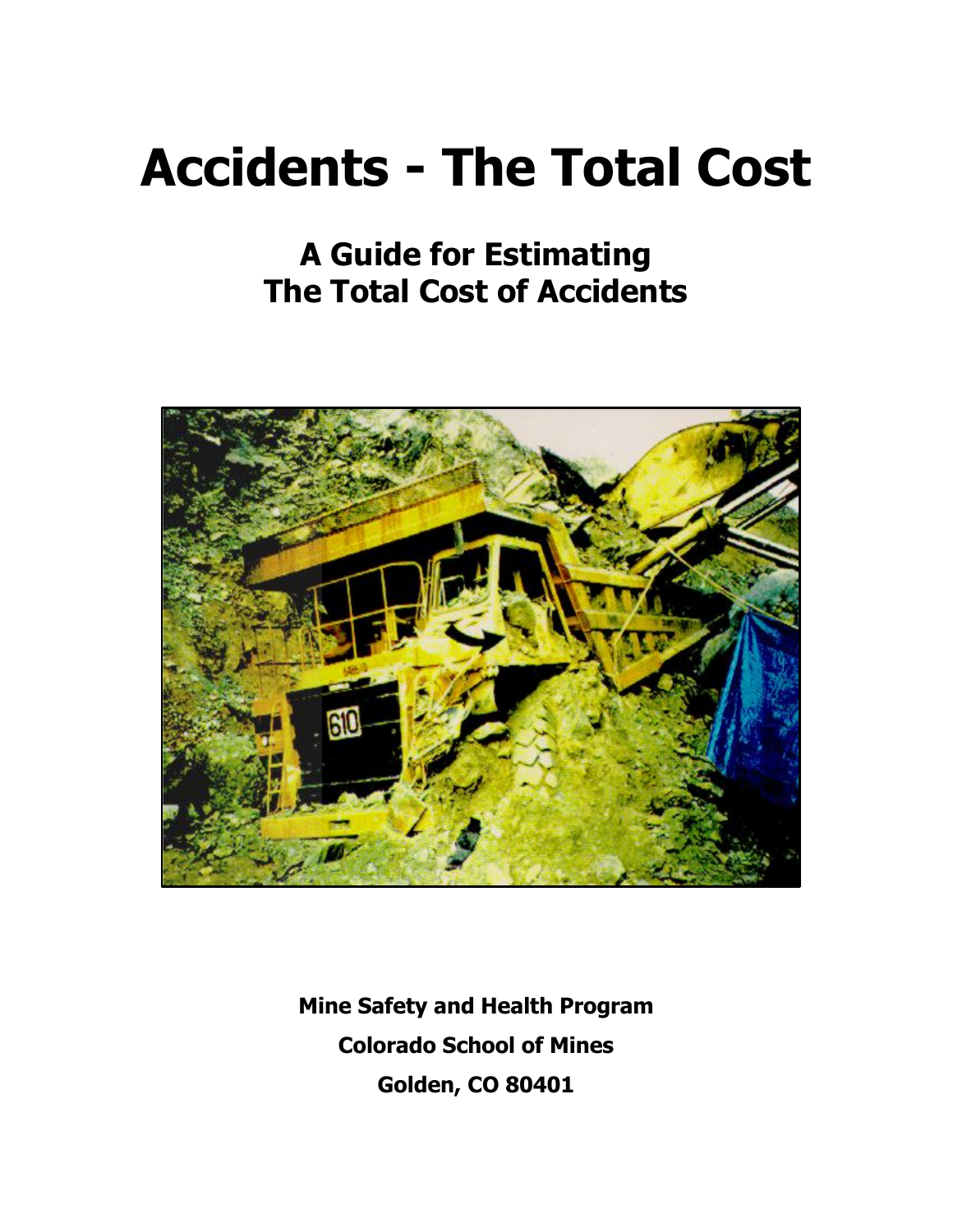# **Accidents – The Total Cost**

# **A Guide for Estimating the Total Cost of Accidents**

By

#### Mine Safety and Health Program Technical Staff

Western Mining Safety and Health Training and Translation Center Colorado School of Mines Golden, CO 80401 July 24, 2011

Copyright © 2011 by Colorado School of Mines All Rights Reserved, including the right of reproduction in whole or in part in any form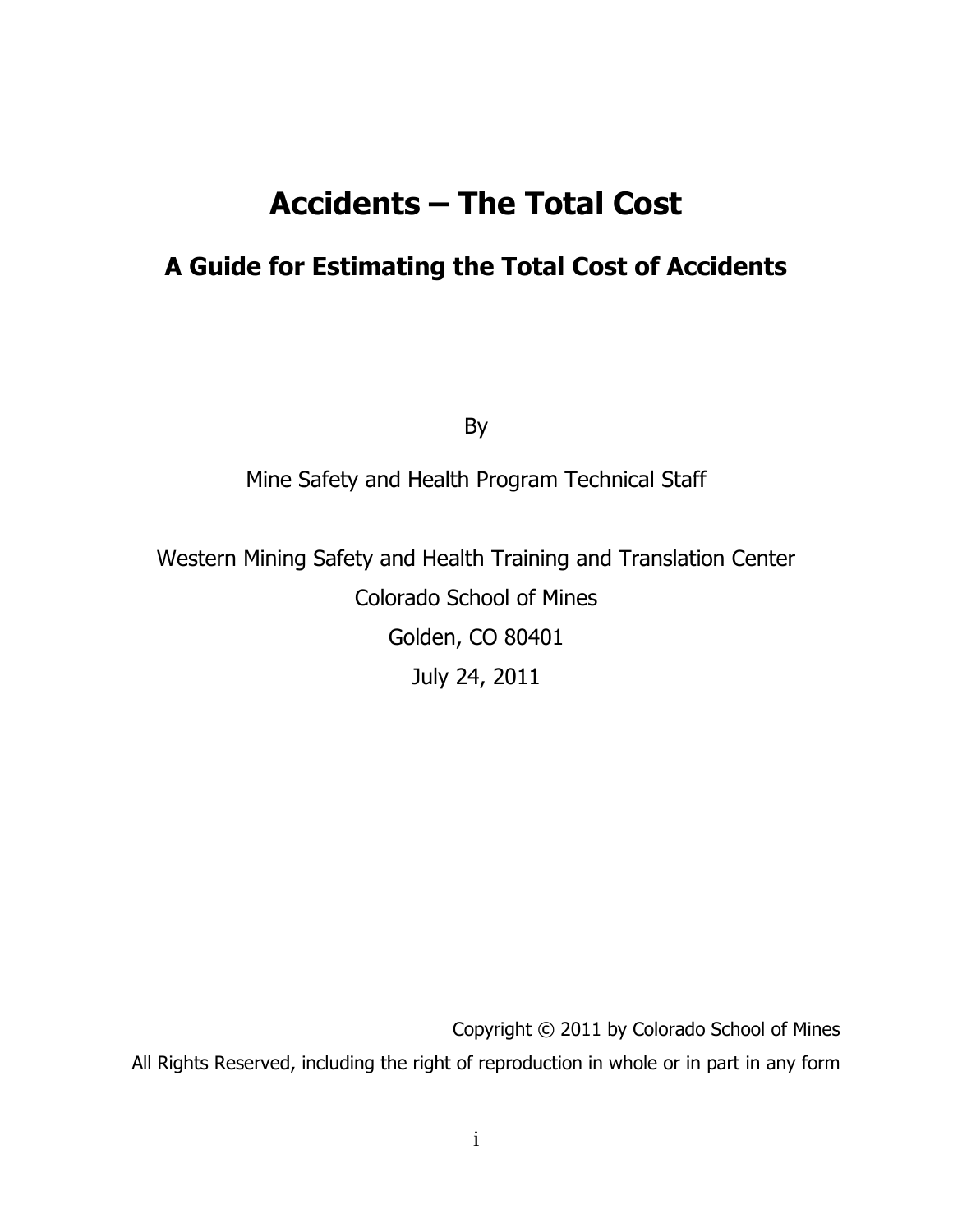## **Acknowledgements**

The MSHP Technical Staff and Contractors who developed and edited this document include:

David Blumenstein, EM Robert Ferriter, EM, PE, CMSP Jerry Powers, MBA, CMSP Michelle Reiher, MS, MBA

Other individuals who contributed to this document through reviews / comments included: Hugh Miller, Ph.D., CMSP, Colorado School of Mines; Larry Grayson, Ph.D., CMSP, The Pennsylvania State University; and Linda Lake, Liberty Mutual Insurance Company. Additionally, appreciation is extended to Christine Geier, CSM Undergraduate Student, for her graphic art contributions.

## **Disclaimer**

This material was produced under grant number 1 R25 OH008319-02 from the National Institute for Occupational Safety and Health. It does not necessarily reflect the views or policies of the U.S. Department of Health and Human Services, nor does mention of trade names, commercial products, or organizations imply endorsement by the U.S. Government.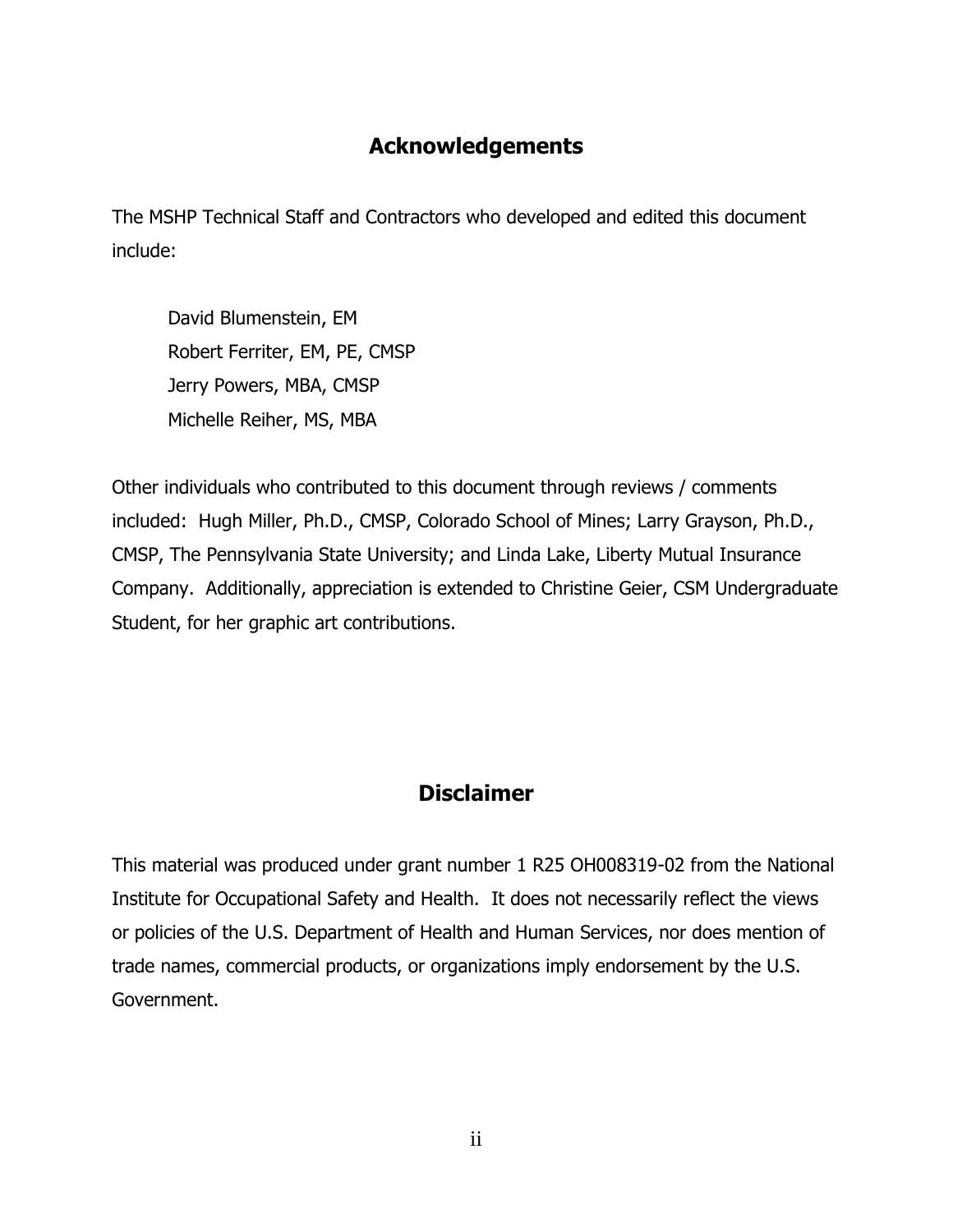## **PREFACE**

This publication is an aid for mining professionals engaged in the management of workplace accident costs. It presents an approach to the assignment of full companycontrolled monetary costs to accidents, thus enabling these costs to be recognized and better controlled. As an additional benefit, non-monetary costs such as human suffering and environmental damage may also be controlled.

# **ABSTRACT**

The purpose of this guide is to allow mining companies to estimate the total cost of accidents using both visible and hidden costs. Visible costs are those costs that management readily associates with an accident, while *hidden costs* are those costs directly attributable to an accident that are not readily recognized. Even though the magnitude of the *hidden* costs associated with a specific accident may be considerably greater than that of the *visible* costs, these hidden costs are often difficult to calculate due to the challenges associated with determining a dollar value for certain consequences and the way accident costs are typically tracked in conventional accounting practices. This guide provides techniques that are useful in identifying and quantifying hidden costs. This guide will also be useful for internal applications, such as for lobbying support for a stronger safety and health program, and may also be used in conjunction with an appropriate financial analysis tool to measure the effectiveness of safety and health programs.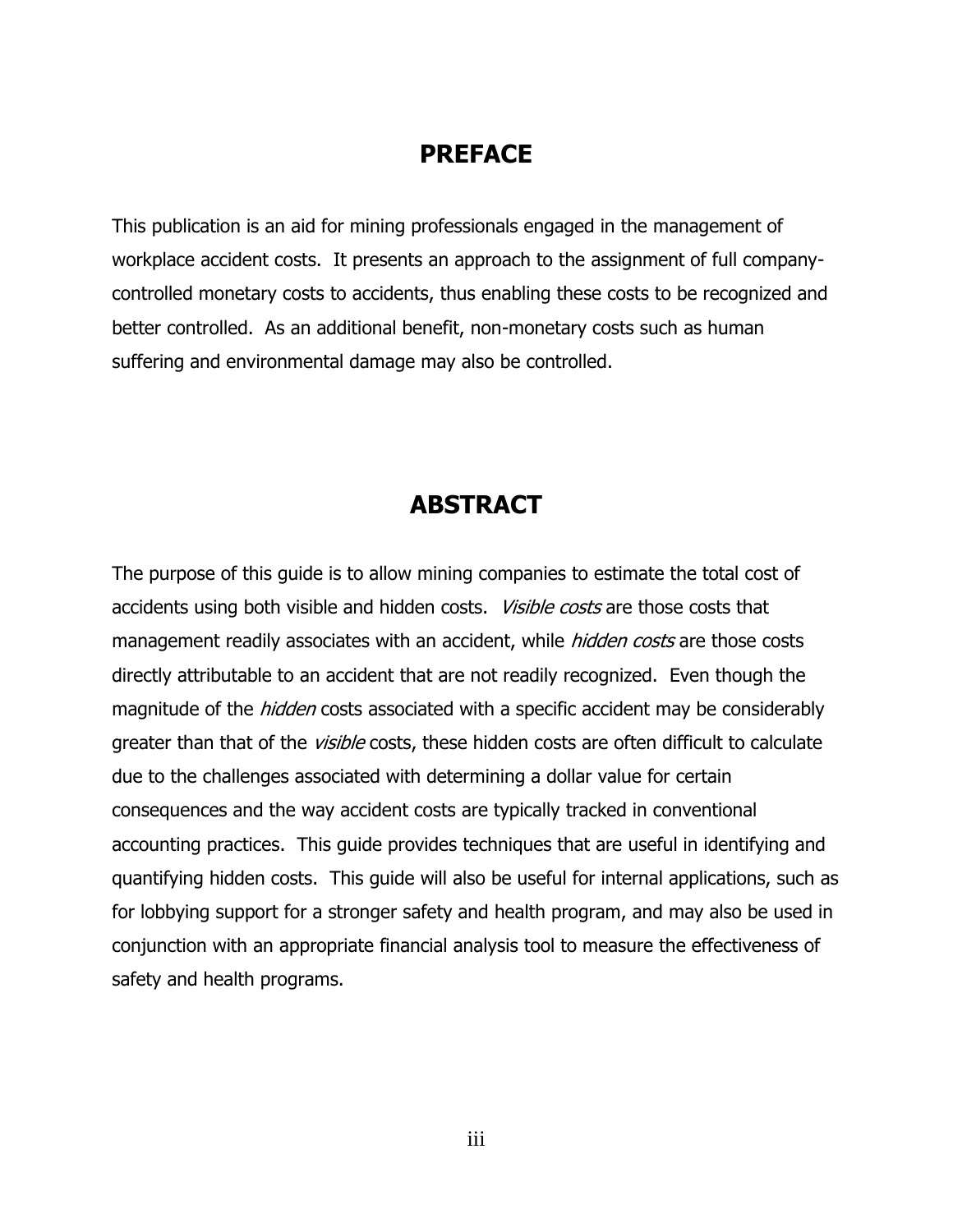# **TABLE OF CONTENTS**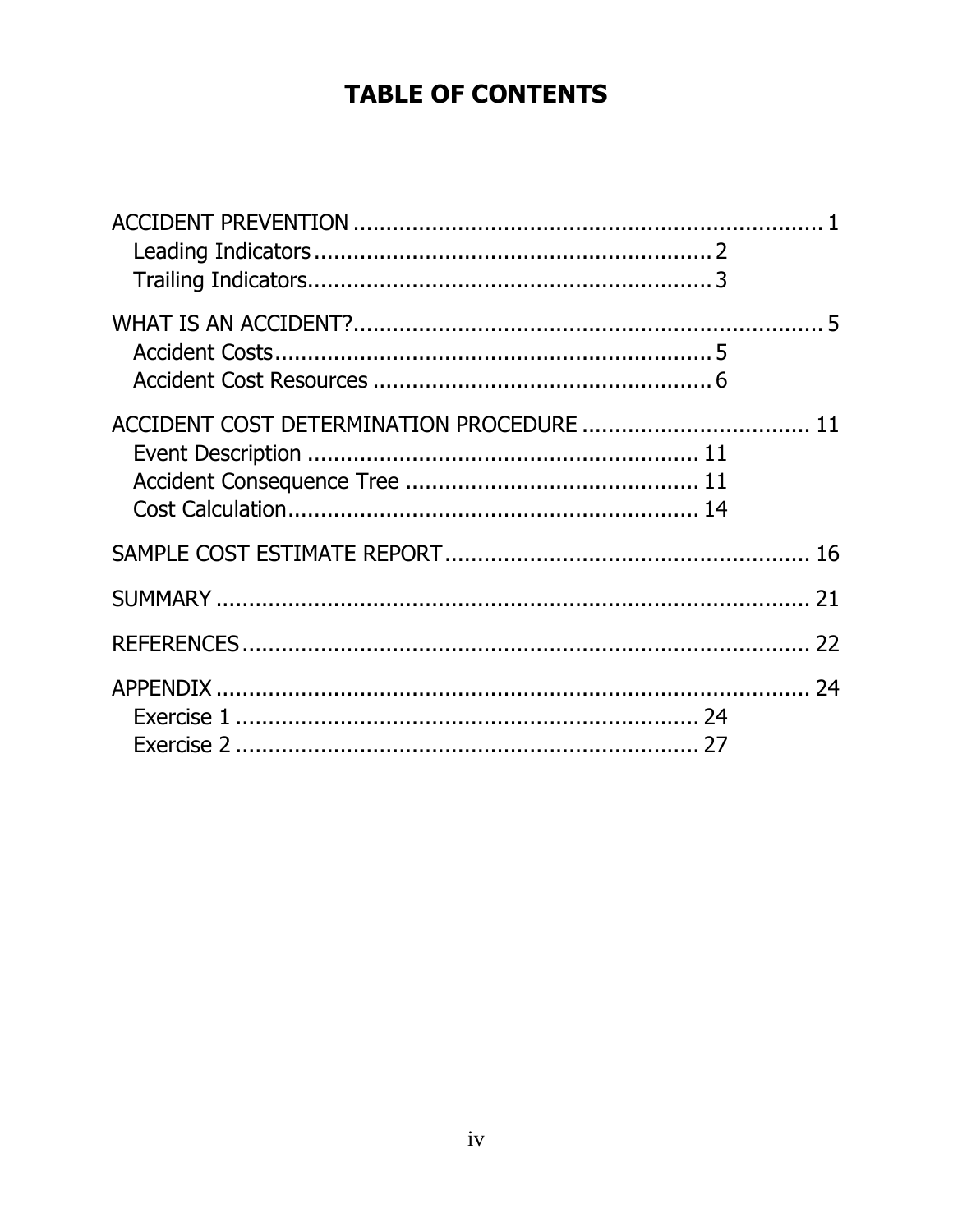# **ACCIDENT PREVENTION**

<span id="page-5-0"></span>One of the many challenges confronting safety and health professionals is the ability to translate the total cost of every accident, including the visible and hidden components, into a meaningful value that will measure safety and health performance. One way this can be accomplished is by including all known costs in reports and other communications to managers and supervisors, and through education/training exercises that are specifically oriented towards mine supervision and leadership. According to the American Society of Safety Engineers, every \$1 spent on prevention can lead to \$3-6 in loss avoidance [ASSE, 2010].



Figure 1. Accident Cost Iceberg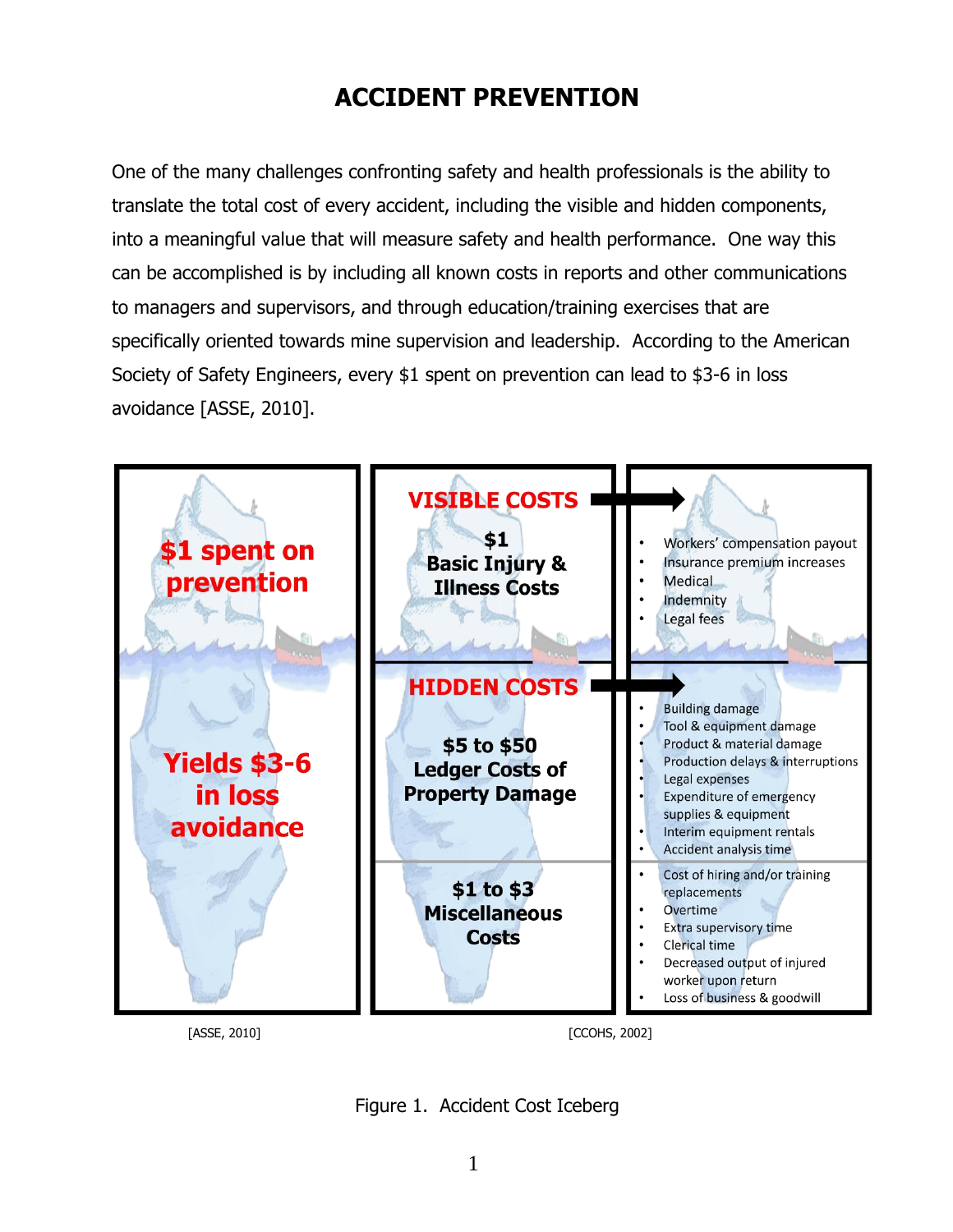Because accident expenses are often *trailing* (reactive) indicators of safety and health performance, it is difficult to effectively manage these costs. If the total cost of an accident were quickly made known to those in charge, it would be easier to gain support to fund accident prevention efforts which would minimize the effects of accidents that do occur. These prevention expenses and efforts are considered *leading* (proactive) indicators of safety and health performance. Both leading and trailing indicators should be used in measuring safety and health performance so that a return on safety and health investments can be accurately estimated.

## <span id="page-6-0"></span>**Leading Indicators**

Accident prevention costs are fixed costs of safety and health programs and activities that are in place to prevent and mitigate the effects of accidents. Investment in accident prevention is a basic expense most companies believe is a necessary part of business. How much to spend beyond merely complying with applicable regulations, however, can be a reflection of the company's commitment to providing a safe and healthy workplace for its employees. Although there is a diminishing return on investment in the following accident prevention areas, each has the benefit of avoiding or lessening the loss due to accidents.

#### Accident Response Programs

Resources spent training and pre-planning for accidents. This includes mine rescue training, purchase of equipment, and emergency response planning.

#### On –Site Medical Services

Expenses used for maintaining medical care facilities and personnel on the property.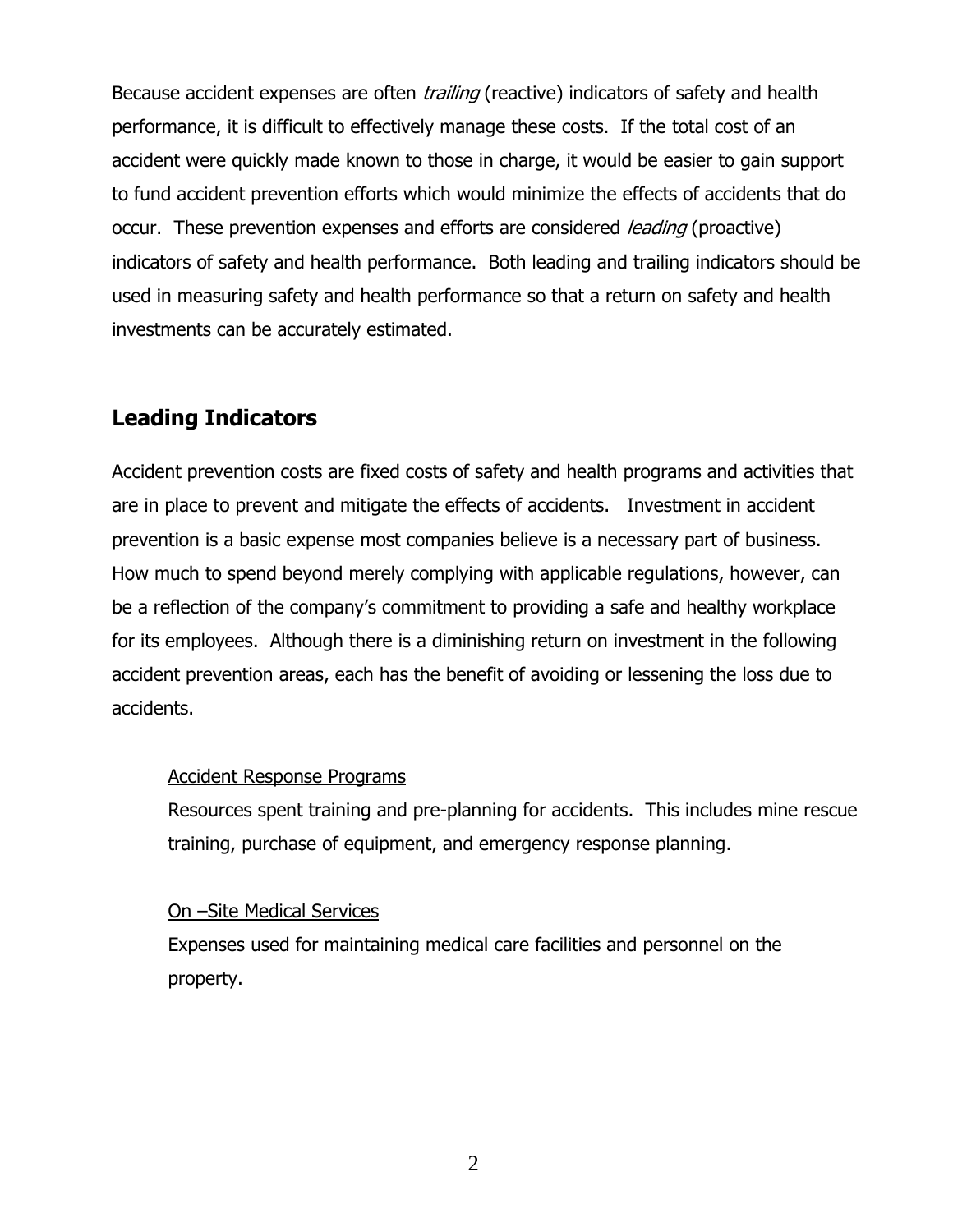#### Inspections and Audits

Resources invested to conduct safety and health inspections and audits, as well as time spent evaluating and implementing safer processes, procedures, and work practices.

#### Self-Insured Fund

Cash reserves set aside for accident expenses not covered by insurance.

#### Basic Insurance Premiums

Premiums for workers' compensation, liability (casualty and fire), equipment breakdown, and other required insurance. These would be the minimum premiums charged based on a good loss record.

#### Safe Design

The cost of safety and health items not required for production but necessary for accident prevention. These items may include rescue chambers, dilution ventilation, operator isolation, road berms, multiple entries, seatbelts, and other site-specific accommodations.

Other costs that may be associated with accident prevention include:

- Safety personnel and staff, including their continued training and professional development,
- Personal protective equipment programs,
- Regulatory compliance activities, and
- Legal counsel (advice).

## <span id="page-7-0"></span>**Trailing Indicators**

Since accident costs are trailing indicators of safety and health performance, should an accident occur, it is important to make sure that accurate and complete data is used to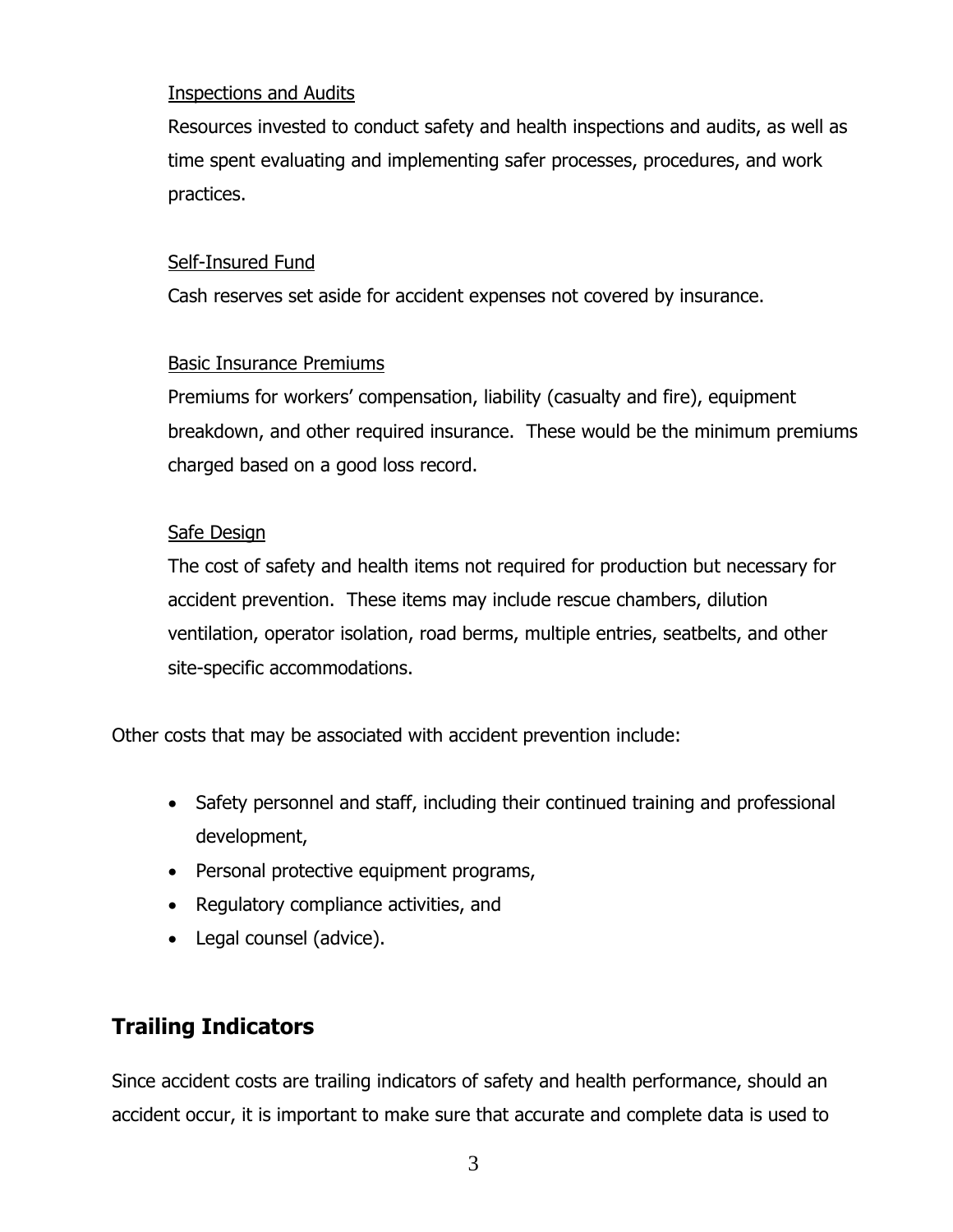determine the total cost of the accident. This information can help decision makers establish the appropriate amount of expenditure the company is willing to pay for accident prevention. It is also important to ensure that accident related cost items are not "double counted" by appearing in more than one accounting category. To assist with the identification of these cost items, it is helpful to first understand the financial accounting system of the company. For example, the following universal classes of accident costs are suggested [Aaltonen, 1996]:

- Lost work hours,
- Lost assets (both current and fixed),
- Short-term payments (equipment rental and contractor support),
- Lost revenue and production, and
- Other (including delayed payments such as long-term payments, delayed health payments, insurance premium adjustments and some legal fees).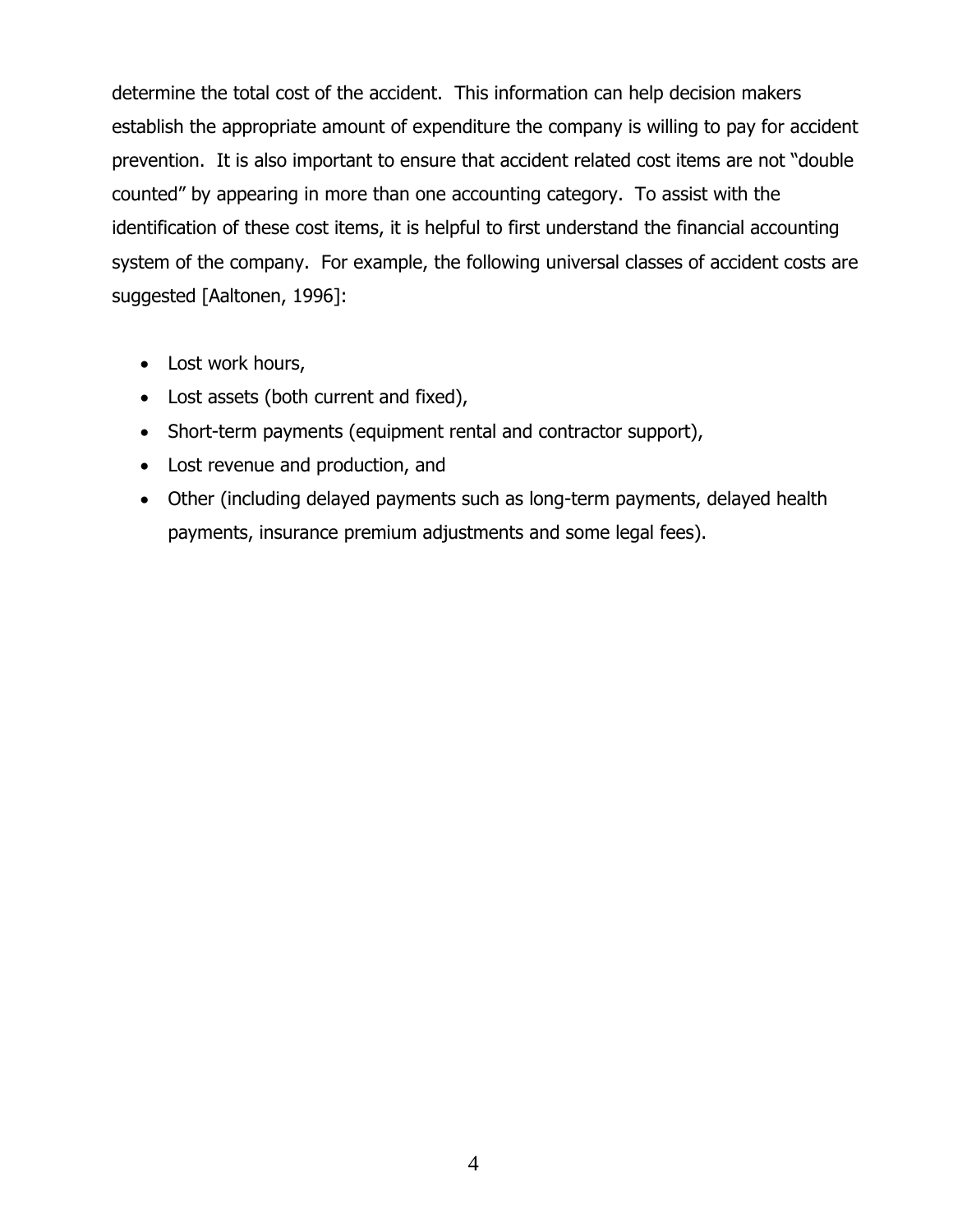## **WHAT IS AN ACCIDENT?**

<span id="page-9-0"></span>An accident is any unexpected or unplanned event that causes a loss of production, harm to people, damage to property or extended costs [Grayson, 2001]. Many companies also include harm to the environment where resources are required as a loss. Have you ever wondered how much an accident actually costs a company? Unfortunately, there is no easy way to find out, but like any other expense, the cost of a workplace accident affects a company's bottom line. Whether we like it or not, accidents are more expensive than many of us realize due to hidden costs. Visible costs such as medical expenses, costs to replace equipment, fines and penalties are easy to find and calculate, but it is not easy to find information necessary to calculate the hidden costs not directly associated with the accident, such as the cost to train and compensate a new employee, investigate the accident or implement corrective action. Due to the nature of hidden costs, many of them may not be obvious to those responsible for deciding how much to spend for accident prevention. Regardless, there must be a connection between an accident and **all** of the costs that result from it. If the total cost is more closely known, a company can make more informed decisions of how much to spend to minimize future accident costs. As a resource to safety and health professionals, this publication will present a *basic* procedure that attempts to identify all of the costs associated with an accident.

#### <span id="page-9-1"></span>**Accident Costs**

Throughout this publication, the terms *hidden* and *visible* will be used to describe accident costs. Categorizing accident costs into visible and hidden is a way of determining which costs are currently recognized as accident-related by corporate management and which costs must be determined and reported in order to provide the total cost of an accident.

Other terms have also been used to describe the same type of accident costs. For instance, costs may also be referred to as financial and lost opportunity costs, or direct and indirect costs.

5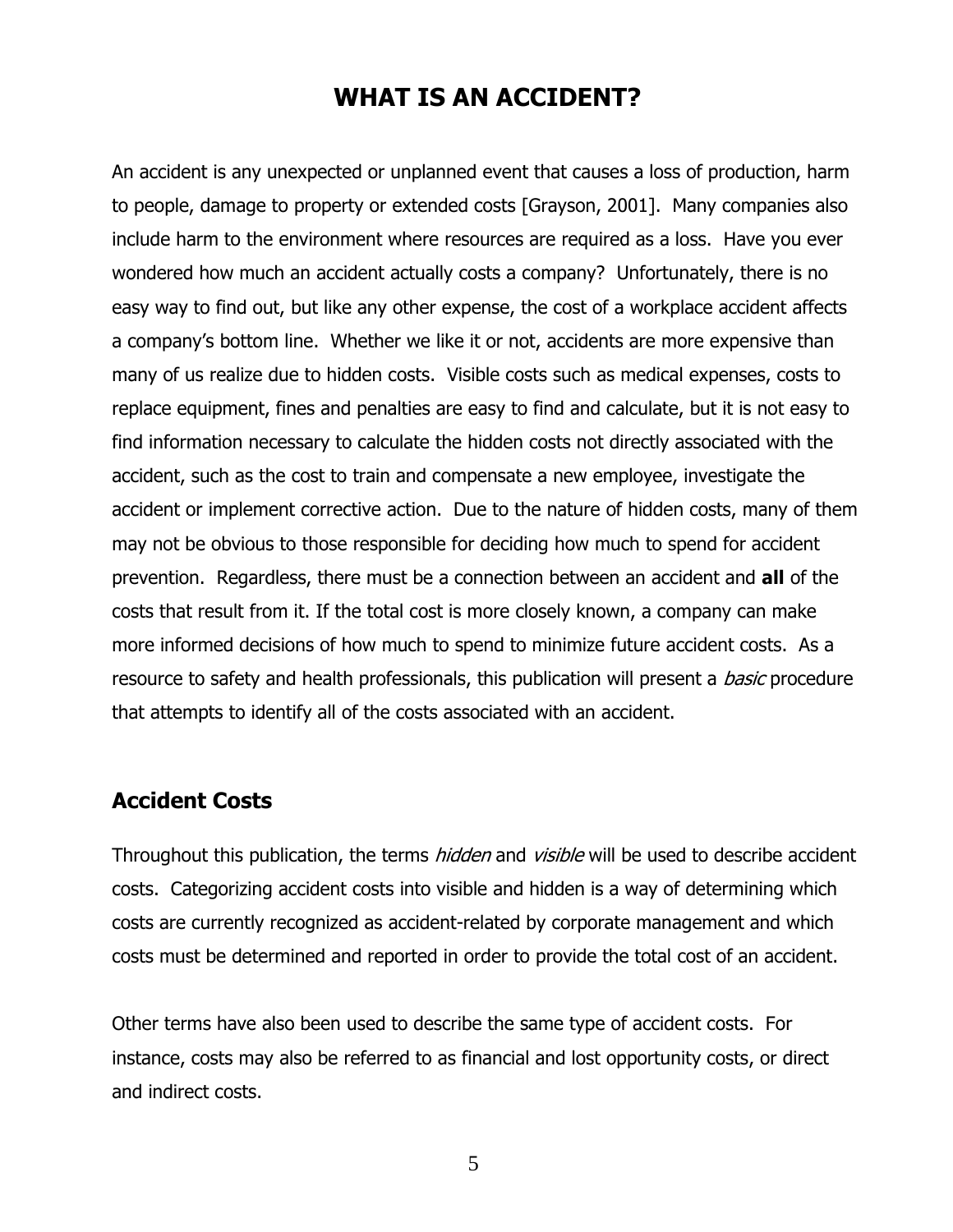Financial and Lost Opportunity. Financial costs are costs a company must pay as a result of an accident and may include overtime payments, repair costs, cost of extra materials, fines, and penalties. Lost opportunity costs include those costs associated with labor paid for no production, such as salary costs of employees waiting to work, employees at home unable to work while injured, and costs for machinery running idle [Health and Safety Executive, 2007]. Lost opportunity costs also include production and resource losses due to interruptions in the production cycle, the inability to mine previously identified mineral resources and reserves, and the delay of converting mined material into revenue through sales or other types of financial transactions.

Direct and Indirect Costs. A direct cost is a cost that can be easily and conveniently traced to the accident such as medical expenses and indemnity payments while an indirect cost is a cost that cannot be easily and conveniently traced to the particular accident such as the salary of the person investigating the accident. The terms direct and indirect have generally been abandoned in favor of other more objective terms [Hagan, 2001].

Whether a cost is visible or hidden is not as important as accounting for all of the costs associated with the accident. Figure 1 illustrates examples of both visible and hidden costs.

#### <span id="page-10-0"></span>**Accident Cost Resources**

There are two main resources that are used to determine accident costs: accounting systems and insurance coverage. Unfortunately, these two resources complicate the process for determining accident related costs as they cause many costs to be hidden, thus requiring the use of other resources to establish the total cost of an accident.

Insurance coverage has caused many of the accident costs to be hidden because most insurance coverage places an emphasis solely on insurance-based consequences such as bodily harm and property damage which leaves many accident costs unmanaged. On the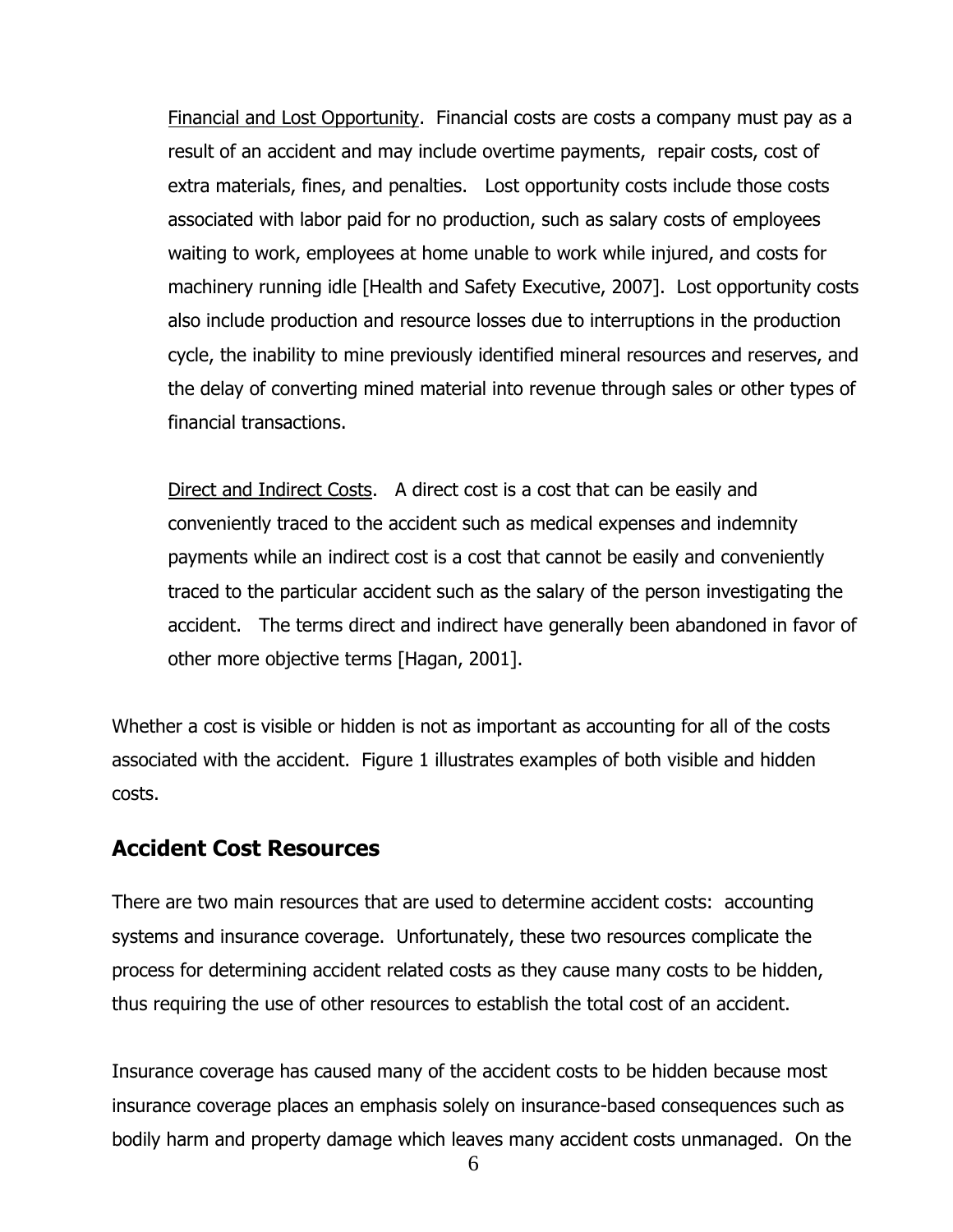other hand, using an *activity-based* consequence approach will include management of the visible as well as the hidden costs because this approach looks at the broader cause and effect relationship of an accident.

Accounting systems have also caused many accident costs to be hidden as a company's accounting procedures often determine whether a cost is directly attributed to the accident or placed in another category. Therefore, assignment to one category or another is not always the same among different companies [Dorman, 2000]. In addition, the amortization and disbursement of these costs between different categories will often disguise the magnitude and true value of these costs items. In general, hidden costs are reported by accounting systems, but they are typically in some category other than "accident."

While it is impractical to assume that a safety and health professional can influence or facilitate a major change in a company's accounting practices or insurance coverage, it may be possible to establish general administrative procedures that would allow safety and health personnel to track the visible cost components over time, as well as provide a means of estimating the likely influence of hidden costs.

Table 1 provides a suggested list of cost elements that may occur for a typical incident, suggested sources that may provide **actual** information regarding the quantity and unit cost of each item, and references that may be used to derive typical values for the estimation of quantities and unit costs. Each cost item presented should fit into one of the above listed classes, depending on a company's accounting methods. Whether an item is visible or hidden will be organization dependent. Therefore, this list can be modified into a specific data collection form for a particular organization. Figure 1 provides an example of an Accident Cost Worksheet, which demonstrates how the cost items may be recorded for each appropriate class.

7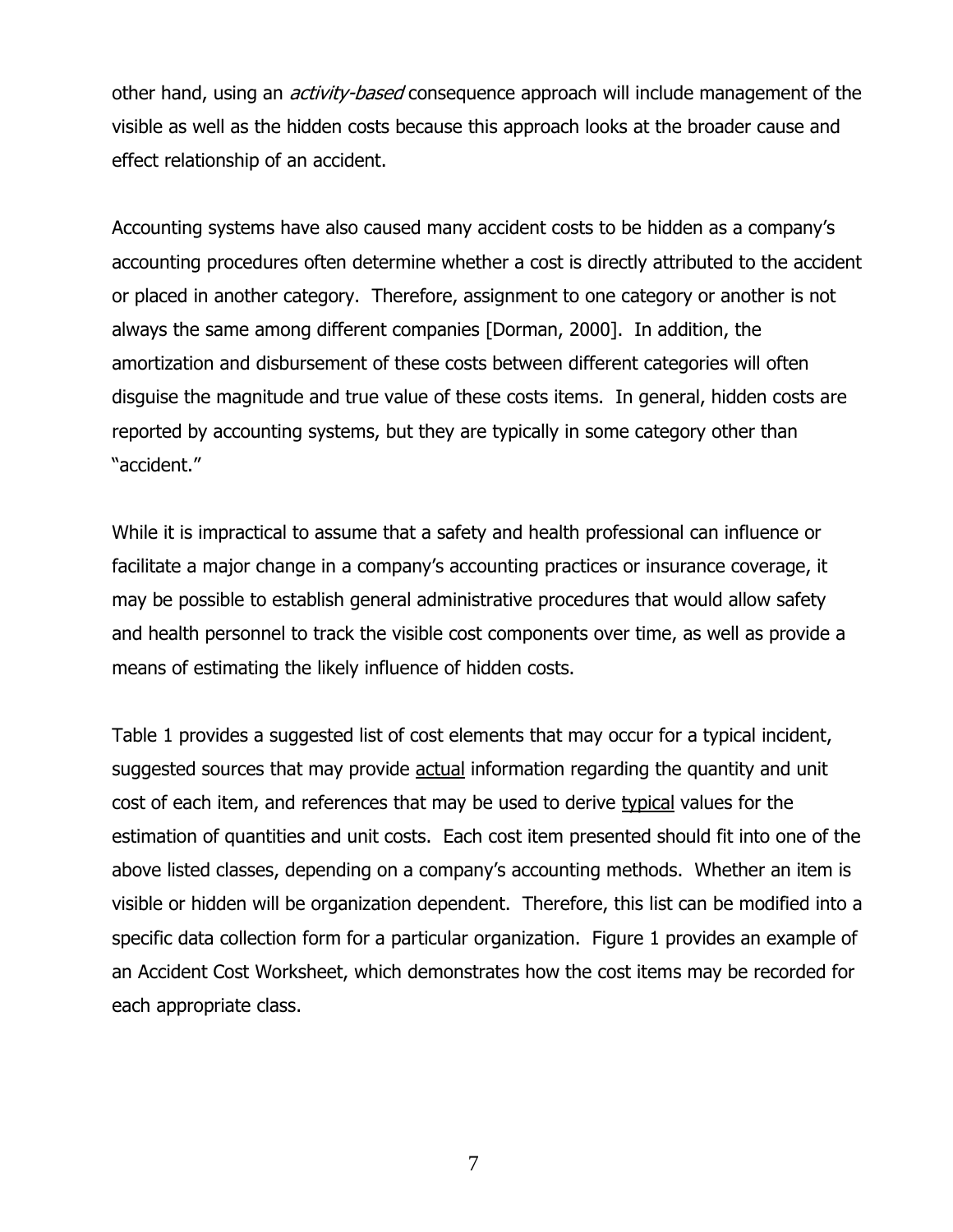# Table 1 - Cost Items and Sources of Information

| <b>Cost Item</b>                                                                 | <b>Definition</b>                                                                                                                                                                                                                                                                                                                                    | Sources of Information                                                                                                                                                                            |
|----------------------------------------------------------------------------------|------------------------------------------------------------------------------------------------------------------------------------------------------------------------------------------------------------------------------------------------------------------------------------------------------------------------------------------------------|---------------------------------------------------------------------------------------------------------------------------------------------------------------------------------------------------|
| <b>Uncompensated Wages</b><br>Paid For Lost Time<br>Worker(s)                    | The wages paid for time the worker(s) was not able to work, including waiting time<br>for worker's compensation.                                                                                                                                                                                                                                     | Supervisor's reports; interviews with<br>worker(s), witnesses and first<br>responders; timesheets; payroll<br>records; insurance contracts and<br>reports; state workers' compensation<br>agency. |
| Wages of Idle Workers                                                            | The wages paid for the combined time that other workers were not producing. They<br>may have been helping with recovery of the accident and/or their work areas or<br>equipment were not usable.                                                                                                                                                     | Supervisor's reports; interviews with<br>workers and other witnesses;<br>timesheets; payroll records.                                                                                             |
| <b>Lost Product</b>                                                              | The value of product not generated because of the accident. (i.e., unable to access<br>site due to highwall failure). Loss that cannot be made up.                                                                                                                                                                                                   | Supervisor's reports; production and<br>operating cost statements.                                                                                                                                |
| Property Damage Repair<br>and Replacement                                        | The cost of immediate repairs to damaged equipment to make it operable or the cost<br>of replacement in the case of a total loss. The cost of delayed repairs to or early<br>replacement of damaged equipment if it is not immediately clear that it is accident-<br>related. This would include extra maintenance or early retirement of equipment. | Shop repair and maintenance<br>records; insurance contract and<br>reports; purchasing records; mining<br>cost services.                                                                           |
| <b>Lost Reserves</b>                                                             | Reserves made unobtainable for reasons created by the accident.                                                                                                                                                                                                                                                                                      | Mine planning/engineering.                                                                                                                                                                        |
| Distributable Expenses<br>During Idle Time                                       | The cost of utilities and facility maintenance while in non-producing mode.                                                                                                                                                                                                                                                                          | Accounting.                                                                                                                                                                                       |
| <b>Accident Response</b><br>Operations                                           | The cost of time and materials expended in accident-response activities such as mine<br>rescue, fire fighting, site recovery, ambulance services, and/or first aid.                                                                                                                                                                                  | Interviews with responders;<br>purchasing records.                                                                                                                                                |
| <b>Lost Sales</b>                                                                | The value of sales lost due to accident.                                                                                                                                                                                                                                                                                                             | Accounting; sales department.                                                                                                                                                                     |
| Recovery of Work Site                                                            | The cost of time for which workers were paid to get the work site back into<br>productive condition or to retrieve worker(s) or equipment. May include<br>reconstruction of access or moving of material or equipment.                                                                                                                               | Purchasing records; timesheets;<br>payroll records.                                                                                                                                               |
| Recovery of Lost Product                                                         | If lost product is recovered, the cost of overtime hours, temporary help or workers<br>reassigned, and rent of equipment to recover the lost product.                                                                                                                                                                                                | Purchasing records; timesheets;<br>payroll records.                                                                                                                                               |
| Replacement Worker<br><b>Expenses</b>                                            | The cost of hiring and training replacement workers.                                                                                                                                                                                                                                                                                                 | Personnel interviews; purchasing<br>records.                                                                                                                                                      |
| Demurrage                                                                        | The cost of holding up deliveries.                                                                                                                                                                                                                                                                                                                   | Purchasing and accounting records.                                                                                                                                                                |
| <b>Penalties</b>                                                                 | In the case of a violation, the amount of MSHA, EPA, state, county or other regulatory<br>agency penalties paid.                                                                                                                                                                                                                                     | Accounting.                                                                                                                                                                                       |
| Interest Paid On Delayed<br><b>Medical Claim/Property</b><br>Damage Compensation | The interest paid on money paid on a claim until the money is reimbursed.                                                                                                                                                                                                                                                                            | Accounting records                                                                                                                                                                                |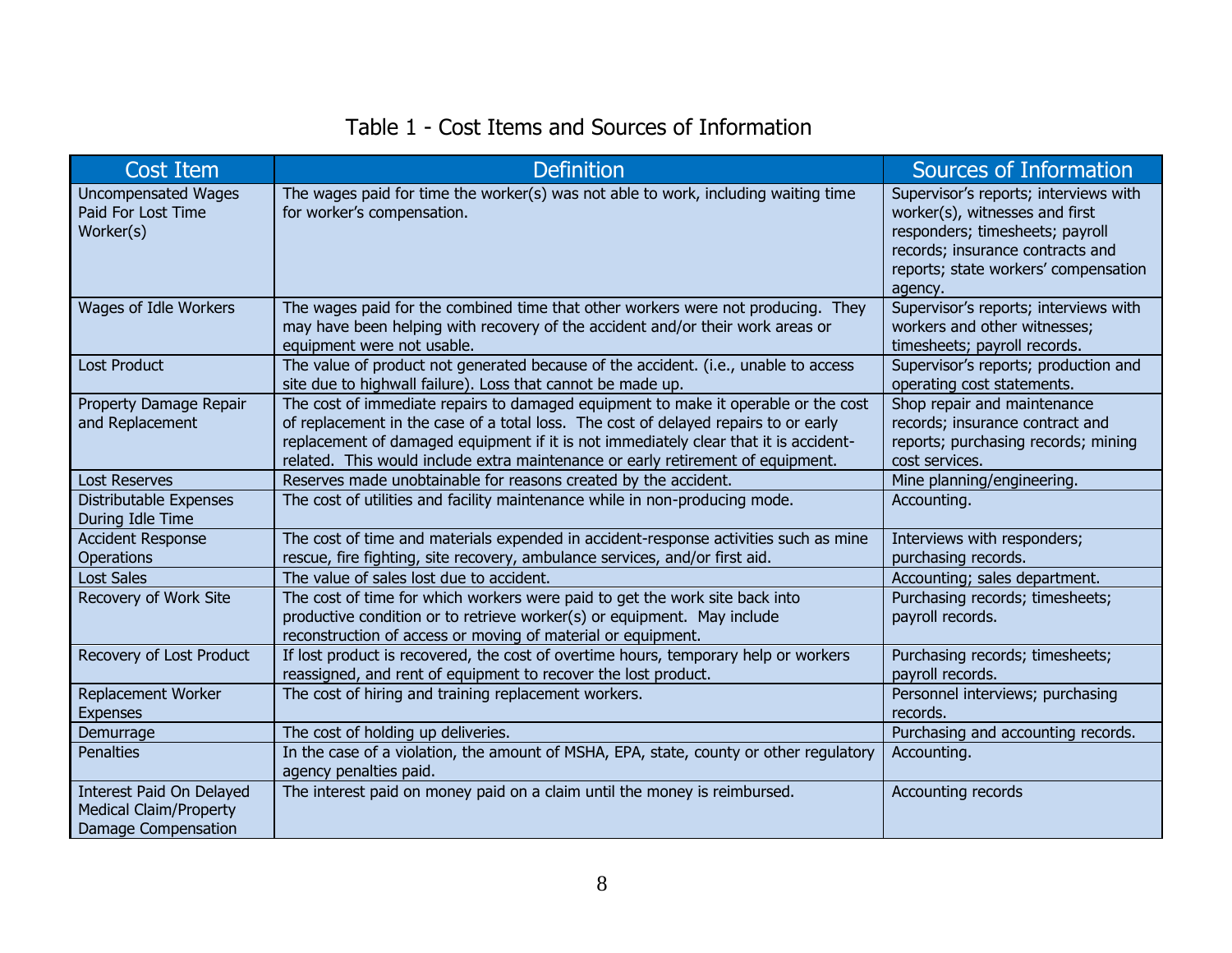# Table 1 - Cost Items and Sources of Information (Cont.)

| Cost Item                                                | <b>Definition</b>                                                                                                                                                                                                                                                                              | Sources of Information                                                                                         |
|----------------------------------------------------------|------------------------------------------------------------------------------------------------------------------------------------------------------------------------------------------------------------------------------------------------------------------------------------------------|----------------------------------------------------------------------------------------------------------------|
| <b>Uncompensated Medical</b><br><b>Expenses</b>          | The value of medical expenses other than deductibles or excess claim payments that<br>is not reimbursed by insurance. This includes mine dispensary costs and the cost of<br>non-emergency transportation to and from a medical provider.                                                      | Insurance contract and reports;<br>personnel interviews and records;<br>state workmen's compensation<br>agency |
| <b>Insurance Deductible</b>                              | The amount of a claim that must be paid by the company before compensation takes<br>effect.                                                                                                                                                                                                    | Insurance contract and reports; state<br>workmen's compensation agency                                         |
| <b>Excess Claim Payments</b>                             | The amount paid by the company over and above insurance coverage limits.                                                                                                                                                                                                                       | Insurance contract and reports                                                                                 |
| Liability Paid                                           | The uninsured amount paid in third-party or non-mine liability claims.                                                                                                                                                                                                                         | Insurance contract and reports                                                                                 |
| <b>Investigation Time</b>                                | Cost of time spent investigating the accident, including in-house investigations and<br>MSHA investigations.                                                                                                                                                                                   | Investigation report; interviews;<br>timesheets                                                                |
| <b>Interview Time</b>                                    | Cost of time spent interviewing workers and witnesses.                                                                                                                                                                                                                                         | Investigation report; interviews;<br>timesheets                                                                |
| <b>Meetings to Discuss</b><br><b>Accident</b>            | Cost of time spent in special meetings discussing the causes and lessons of the<br>accident.                                                                                                                                                                                                   | Interviews; timesheets                                                                                         |
| <b>Report Preparation Time</b>                           | Cost of time spent preparing investigation reports.                                                                                                                                                                                                                                            | <b>Interviews</b>                                                                                              |
| Claims Paperwork Time                                    | Cost of time spent preparing and filing claims paperwork.                                                                                                                                                                                                                                      | <b>Interviews</b>                                                                                              |
| Legal Fees Not Reported<br>Elsewhere                     | Fees paid for legal assistance.                                                                                                                                                                                                                                                                | Accounting                                                                                                     |
| <b>Outside Consultant Fees</b><br>Not Reported Elsewhere | Fees paid to outside specialists for technical assistance. (i.e., expert witnesses)                                                                                                                                                                                                            | Accounting                                                                                                     |
|                                                          |                                                                                                                                                                                                                                                                                                |                                                                                                                |
| <b>Insurance Premium</b><br>Adjustment                   | Differential in future insurance premiums caused by this event.                                                                                                                                                                                                                                | Insurance carrier                                                                                              |
| Harm to Reputation and<br>Morale                         | A non-quantifiable cost manifested in lower efficiency and increased difficulty in<br>obtaining workers and new contracts.                                                                                                                                                                     | Subjective estimate                                                                                            |
| <b>Lost Productivity</b>                                 | Cost of lower productivity due to using inexperienced replacements                                                                                                                                                                                                                             | Subjective estimate                                                                                            |
| <b>Product Replacement</b>                               | If the product is sold at a price specified in a contract and the operator is unable to<br>produce the product, it may be necessary to purchase the product from another<br>producer at a higher price to meet the delivery specifications of the contract (i.e.,<br>Coal on the spot market). | Purchase and sales records                                                                                     |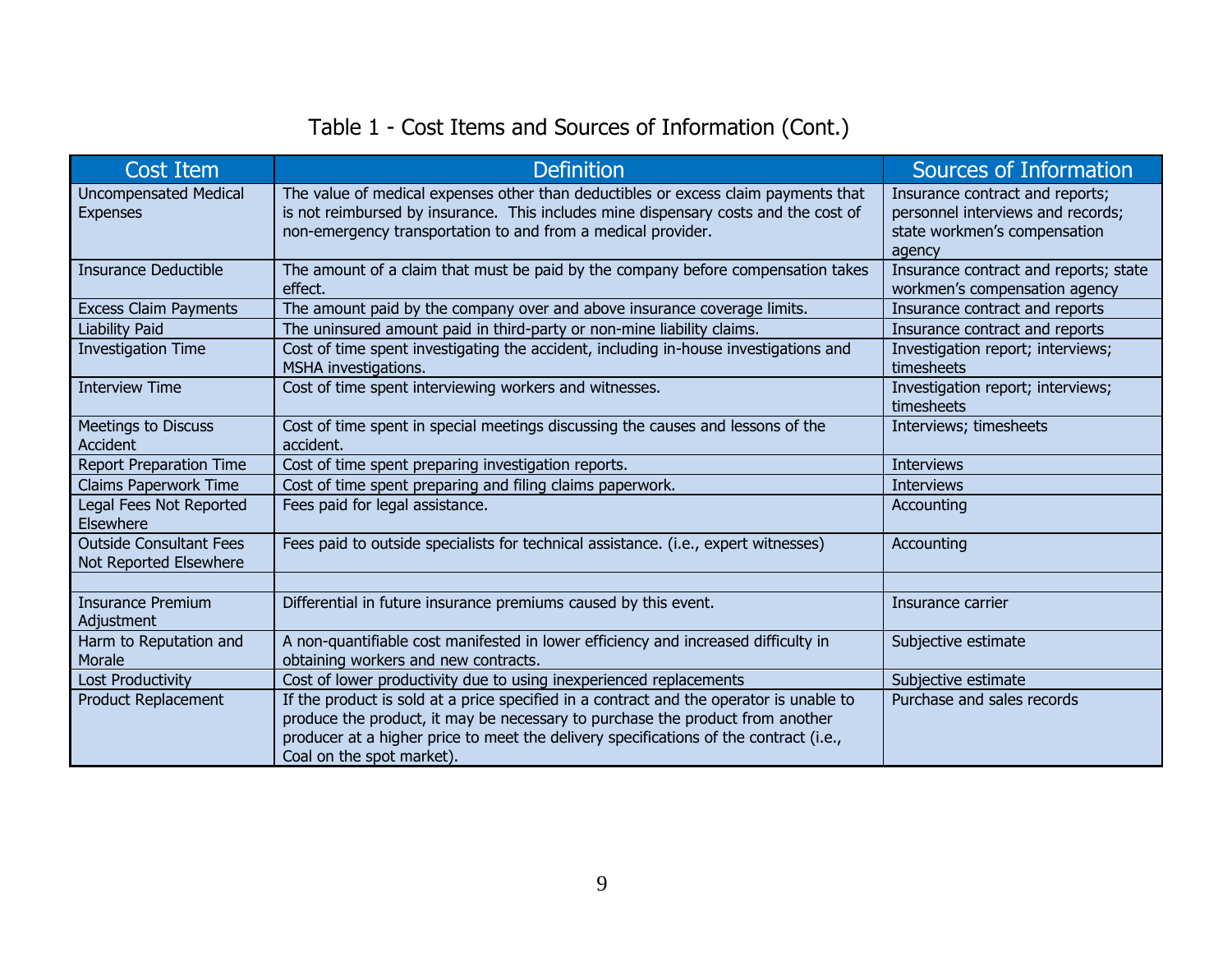| <b>Accident Cost Worksheet</b>             |  |                   |                        |                            |                            |                              |
|--------------------------------------------|--|-------------------|------------------------|----------------------------|----------------------------|------------------------------|
| <b>Unit/Department</b>                     |  |                   |                        |                            |                            |                              |
| <b>Date and Time of</b><br><b>Accident</b> |  |                   |                        |                            |                            |                              |
| <b>Description of</b><br><b>Accident</b>   |  |                   |                        |                            |                            |                              |
| <b>Investigator</b>                        |  |                   |                        |                            |                            |                              |
|                                            |  | <b>COST CLASS</b> |                        |                            |                            |                              |
| <b>Item/Activity</b>                       |  | Sub-item/activity | Units/<br><b>Hours</b> | <b>Unit/Hourly</b><br>Cost | <b>Item</b><br><b>Cost</b> | <b>Data</b><br><b>Source</b> |
|                                            |  |                   |                        |                            |                            |                              |
|                                            |  |                   |                        |                            |                            |                              |
|                                            |  |                   |                        |                            |                            |                              |
|                                            |  |                   |                        |                            |                            |                              |
|                                            |  |                   |                        |                            |                            |                              |
|                                            |  |                   |                        |                            |                            |                              |
|                                            |  |                   |                        |                            |                            |                              |
| <b>Total Cost</b>                          |  |                   |                        |                            |                            |                              |

Figure 2. Sample Accident Cost Worksheet. An accident cost worksheet designed for a mining operation should include basic information regarding the event and the following elements: cost class, item or activity, duration of activity, units of item, wage/salary rate or unit cost, and total cost of the item or activity. A rate or cost amount should be as accurate as possible, but many times may be an overall estimate. Design of this form would be specific to the company where these accounting categories attach to a given event.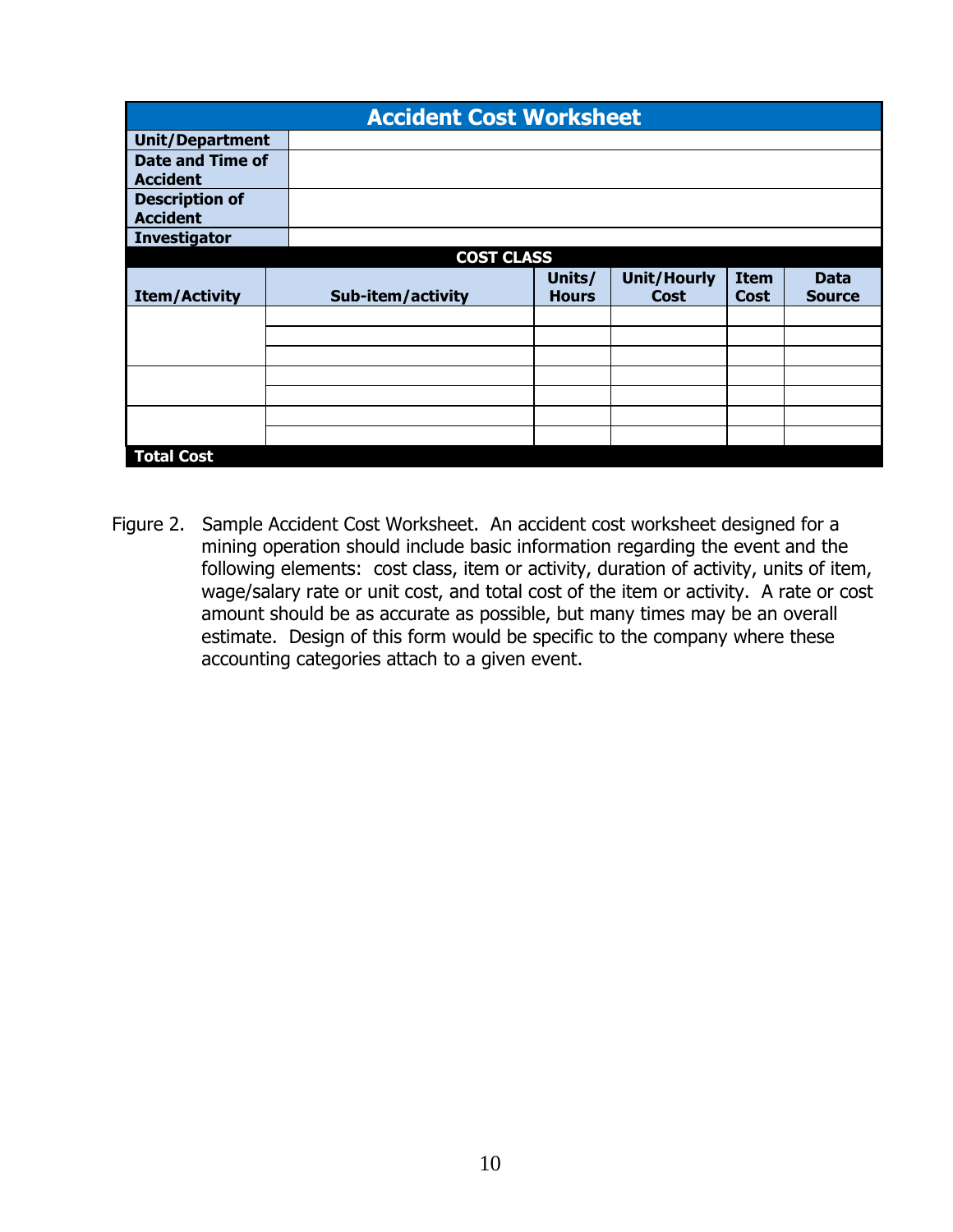# **ACCIDENT COST DETERMINATION PROCEDURE**

<span id="page-15-0"></span>A total cost estimate of one or more accidents may demonstrate whether current accident prevention expenditures are achieving a satisfactory level of safety and health performance. Because determining actual accident expenses may be a time-consuming task, a systematic approach to gathering the necessary data is of great benefit. The systematic approach presented below will strive to identify and assign a cost to all activity based consequences of the accident through three steps: 1) Event description, 2) Accident consequence tree and 3) Cost calculation.

#### <span id="page-15-1"></span>**Event Description**

First, the event must be defined by start time, end time, location, and all information relevant to the consequences of the event. The start time is when the normal process is interrupted and the end time is when the normal process resumes. Once the event is defined, then the consequences and their component activities may be assigned to the event.

#### <span id="page-15-2"></span>**Accident Consequence Tree**

Similar to the way a fault tree is used to analyze the causes of an accident by reasoning backward from the event, an accident consequence tree can be constructed to analyze the consequences of an accident by reasoning forward from the event [Rikhardsson, 2006]. Consequence tree construction is a logic process that produces a diagram displaying all possible consequences of a particular undesired event. The process begins with the undesired event at the top of the tree. Reasoning forward from the undesired event, the events that could directly result from the undesired event are shown immediately below. Each primary consequence is analyzed to determine its consequences. The logic process continues for each consequence identified. An example of an Accident Consequence Tree is shown in Figure 3. An actual tree may have a complete set of primary, secondary, and subsequent consequences.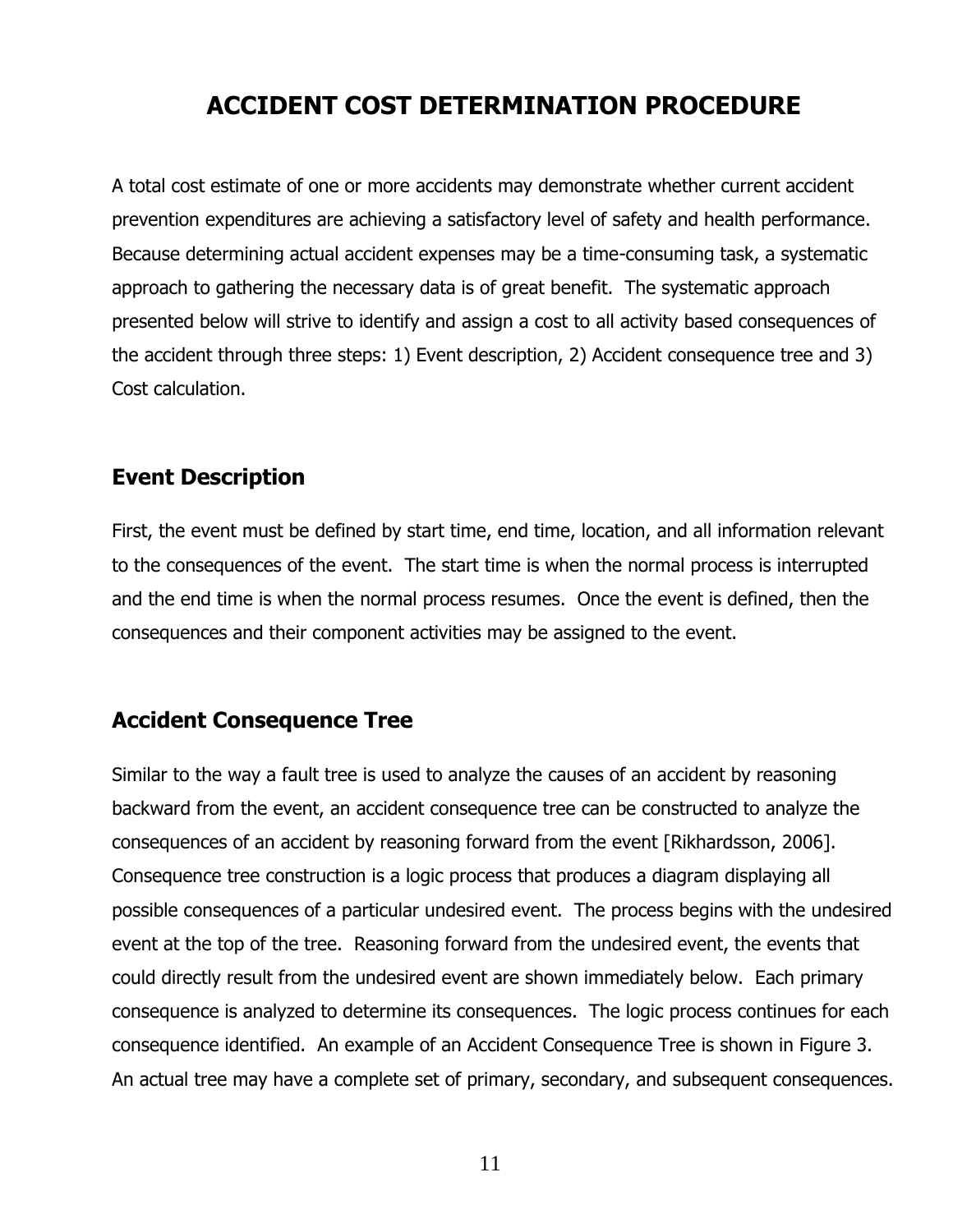

Figure 3. Sample Accident Consequence Tree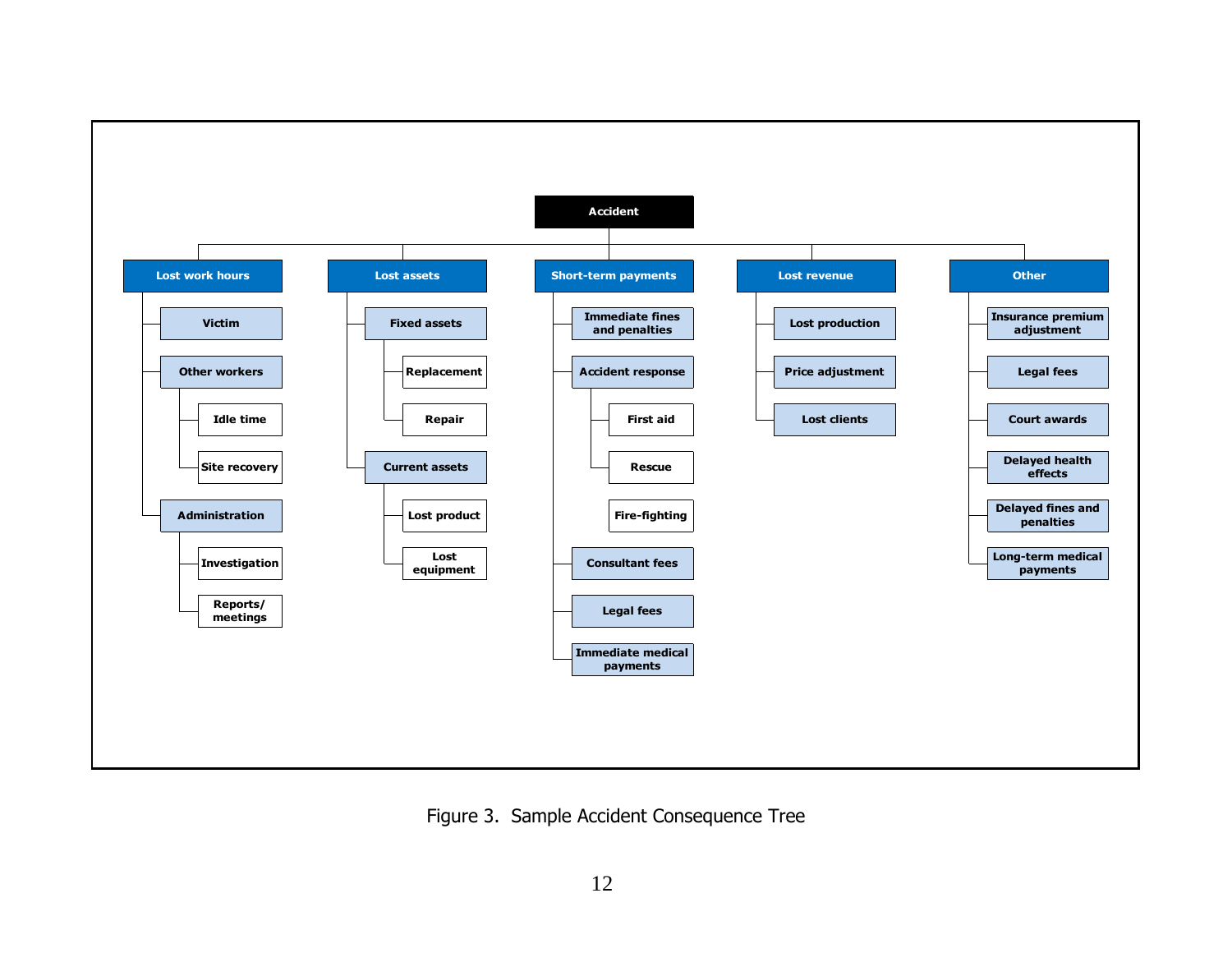Once the Accident Consequence Tree has been developed, the consequences can then be viewed as cost items for the accident. Many of these items can then be assigned as accident cost items in the business practices of the associated corporate office, mine office, mine section, etc. These are the visible costs because these costs are readily available. The total cost of these visible items represents the accident cost traditionally assigned to the accident.

In contrast to the visible costs, the hidden costs of an accident are those items not traditionally assigned to the accident and usually require significant investigation and research effort to develop a substantially complete list of hidden cost items. The hidden costs may be found by:

- Conducting a site investigation Investigators should return to the accident site to examine the physical data. An attempt should be made to get a complete picture of the event and the immediate outcomes as represented by the evidence.
- Conducting interviews Investigators should speak with all worker(s), operator(s), supervisor(s), first responder(s), etc.; about the accident and the sequence of events.
- Reviewing records Accident reports, other records of the event, and daily reports for the work area should be read and evaluated. These could include pre-shift examination and production records, supervisors' reports, timesheets, and all other source documents.

Note that it is occasionally not possible or even necessary to identify **every** hidden cost item.

It is also important to recognize that ongoing or delayed consequences will continue after the end time of the event. However, it is best to conduct an actual cost determination in real time, or as soon as possible after an event while memories of the event and evidence are fresh and while records are readily available. Nevertheless, it may also be necessary to track the consequences over time until they all can be identified and quantified.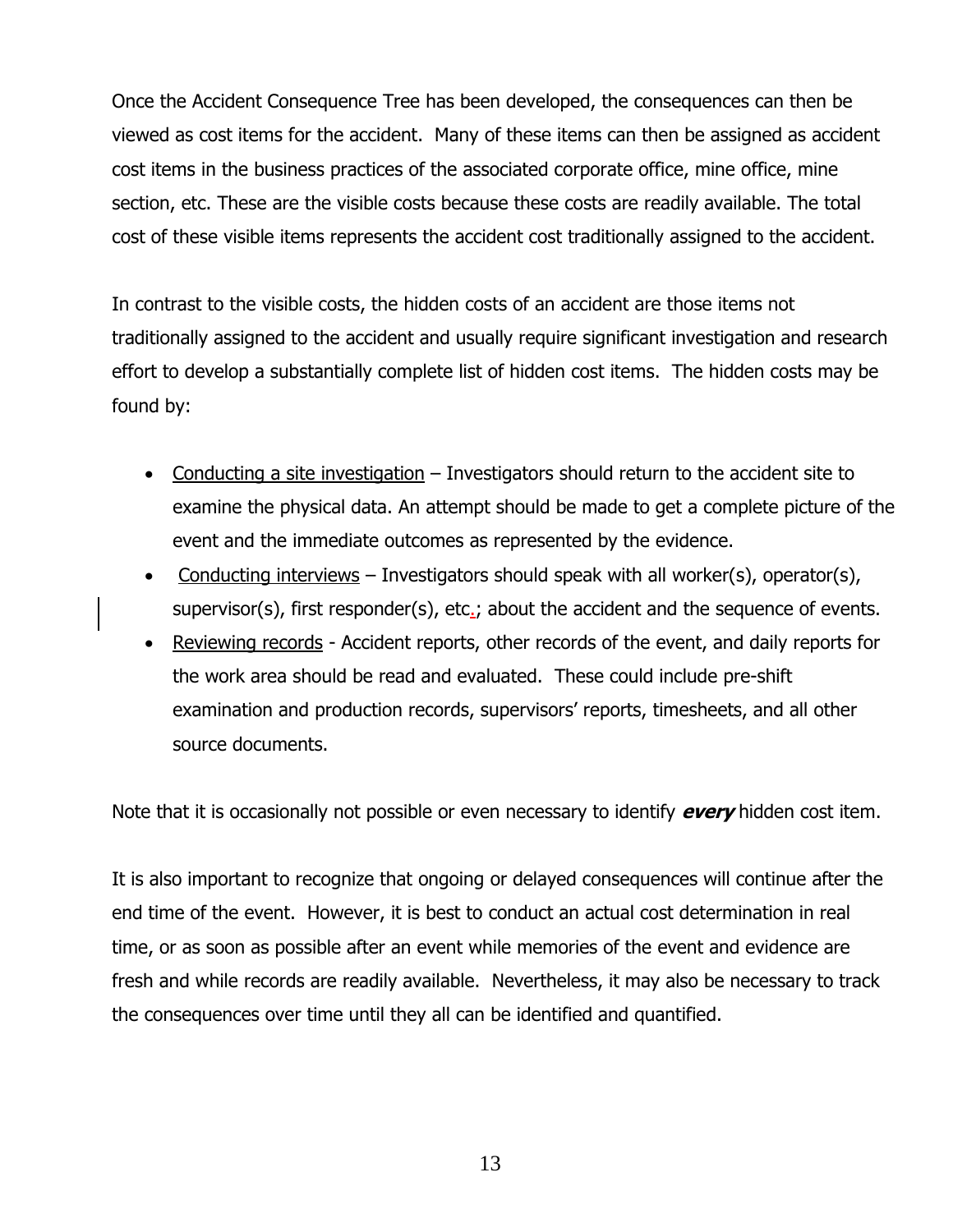## <span id="page-18-0"></span>**Cost Calculation**

Once the cost items are identified and listed, the value of each listed cost item is determined. It will be necessary to go to daily reports and source documents to determine the actual cost of each item. Source documents can include:

- Cash receipts,
- Credit card receipts,
- Cash register tapes,
- Cancelled checks,
- Supplier invoices,
- Purchase orders,
- Time cards,
- Deposit slips,
- Notes for loans, and
- Payment stubs for interest.

When the actual cost of a cost item cannot be determined because records are not available, the cost can be estimated using typical values, estimated values or personal experience. If necessary, labor, equipment, and other production costs can be estimated using data provided by a cost provider such as CoalMine, a division of InfoMine [Mining Cost Service, 2008], available by subscription or using published information found in some libraries. Cost items associated with non-production efforts such as witness time and equipment rental must also be assigned a dollar value. The complete list of data collected should then be tabulated to calculate the total cost of the accident. However, it is important to realize that the total cost calculated will typically underestimate the actual cost due to the difficulty in identifying every cost item.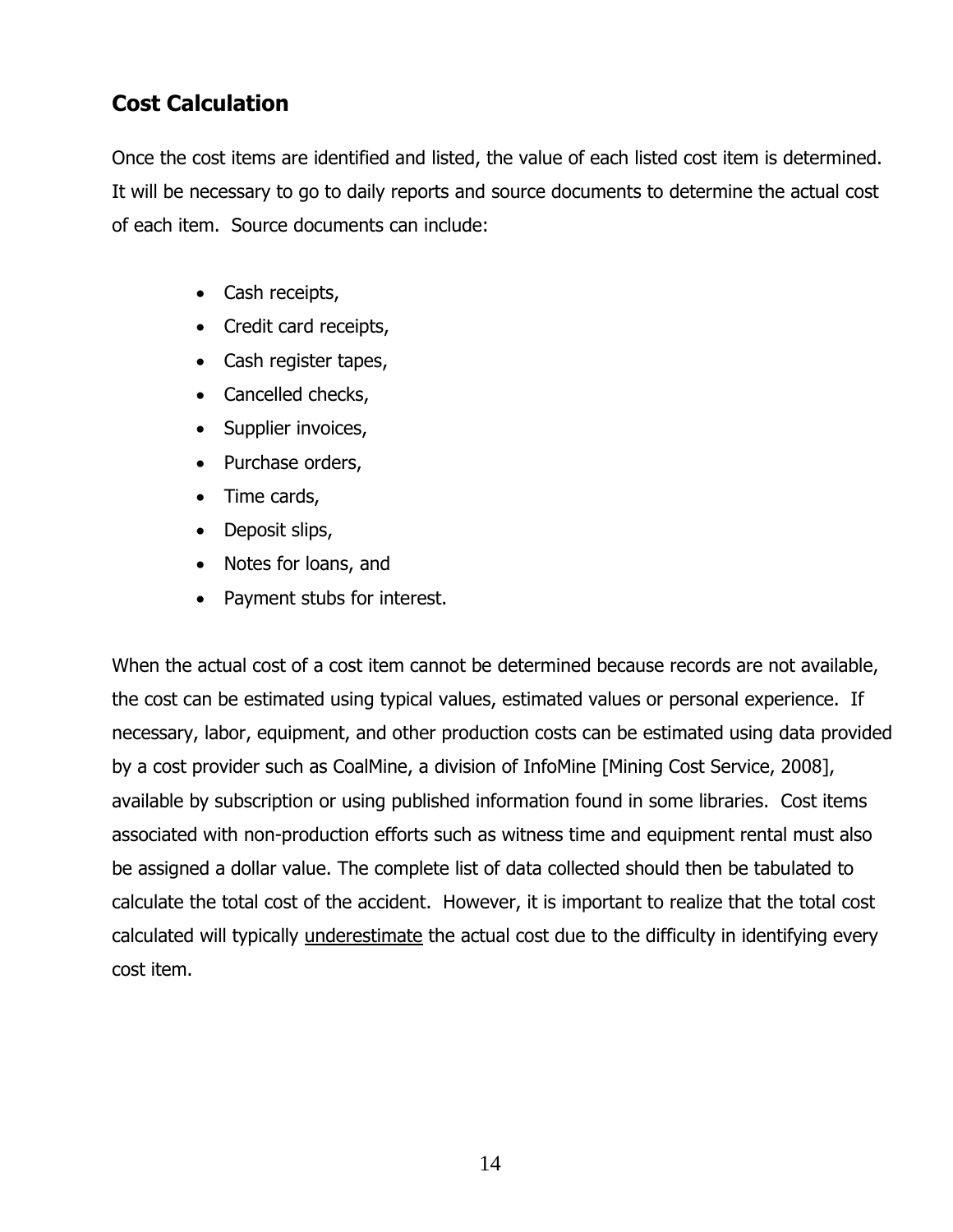There are several useful websites that provide programs to estimate accident and injury costs as follows:

- WorkSafeBC Safety Calculator at [www.worksafebc.com,](http://www.worksafebc.com/)
- Health and Safety Executive The Incident Cost Calculator at [www.hse.gov.uk,](http://www.hse.gov.uk/)
- Mine Safety and Health Administration Injury and Fatality Cost Calculation Worksheet at [www.msha.gov,](http://www.msha.gov/) and
- Occupational Safety and Health Administration Safety and Health Management Systems eTools and Small Business Safety Pays Program at [www.osha.gov.](http://www.osha.gov/)

Each of these sites offers a simple computer-based interactive program and other resources for the estimation of incident costs. These programs allow for detailed costs and cost estimates to be entered under one of several suggested cost categories and the costs are then added together to yield a total cost. The forms used during this process can also be printed for use in manual calculation.

Because conducting thorough accident investigations can be time consuming, it is likely that this exercise cannot be completed for every accident that occurs. Therefore, it is recommended that a trial cost determination be conducted to reveal the nature and possible shortcomings in the company's investigation and record keeping procedures. This trial may reveal that current investigation forms need to be modified or new ones need to be developed in order to capture the data required to obtain the total cost of an accident. Additionally, trial cost determinations should be done for different types of accidents as there may be differences in the data required for each type of accident.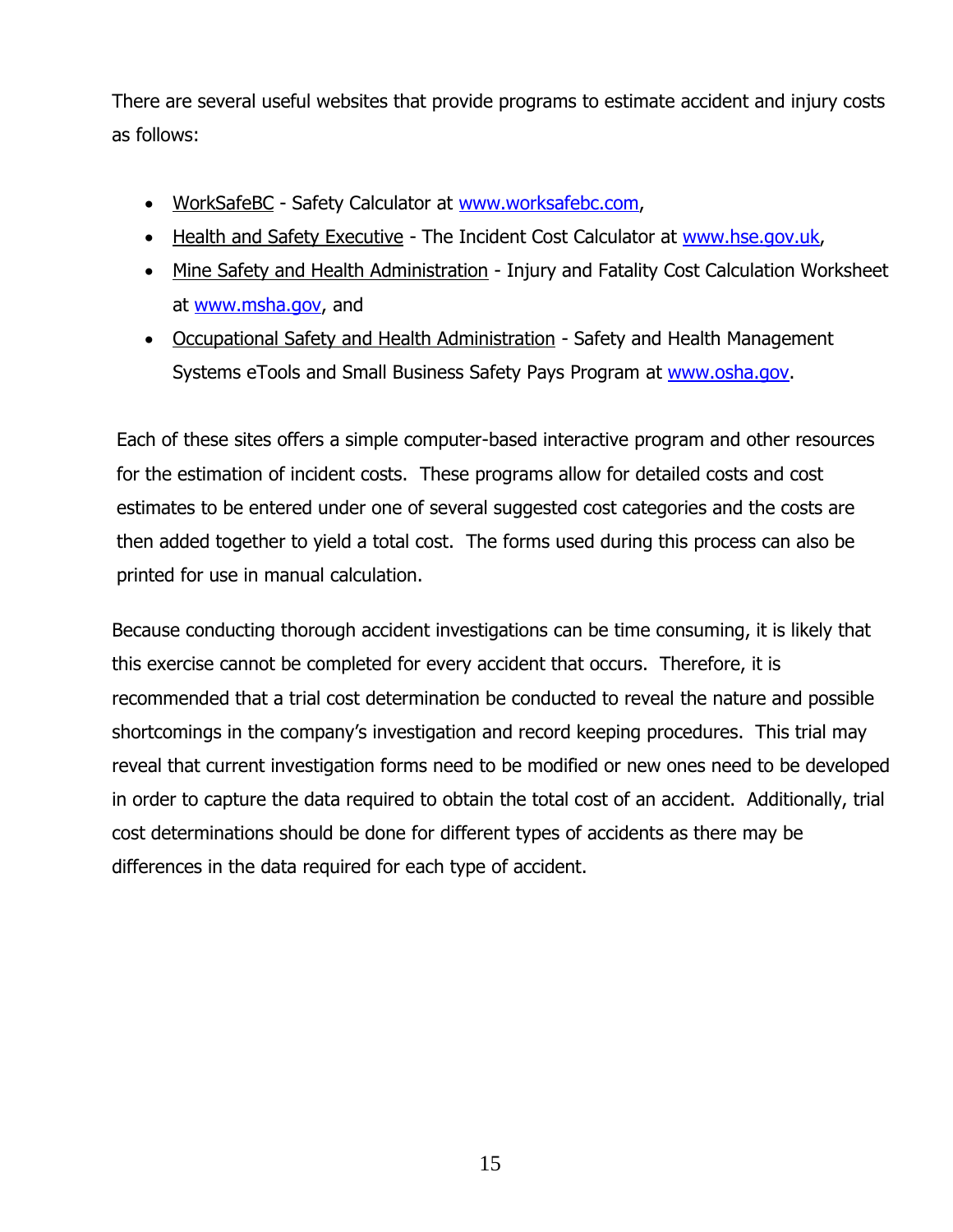# **SAMPLE COST ESTIMATE REPORT**

<span id="page-20-0"></span>For the following scenario the Sample Accident Consequence Tree (Figure 2) is used to find the consequences of the accident. For each consequence, the cost components are identified and recorded in an Accident Cost Worksheet. The source documents used to determine the cost of each cost component are also recorded. The following events leading up to this accident are described, as they are relevant to having a complete understanding of the scope of the consequences.

After the bench height was increased from 50 feet to 75 feet, highwall sloughing had become a continual maintenance issue. For a few days prior to the accident, truck drivers had been complaining of loose material falling from the highwall.

On January 4, the supervisor inspected the highwall from the pit floor in the fading light of dusk. The swing shift supervisor inspected the highwall with a spotlight from the pit floor. On January 5, at 1:45 AM, the highwall failed, burying the shovel and killing the 35-year-old shovel operator.

The collapse also partly buried a 777B CAT haul truck, injuring the driver. He had a broken leg, two broken ribs, cuts, abrasions, contusions, and a head injury. Six weeks following the accident, he still has trouble concentrating. The shovel was damaged beyond repair. The truck driver was extricated and transported to the hospital where he was treated for injuries. The highwall was stabilized to the point where the body of the victim could be rescued at 11:30 AM. The MSHA order was terminated at 11:45 AM on January 5. Recovery of the work site was then initiated. Efforts to reclaim the work site continued for 17 days while production was reduced to less than normal capacity.

16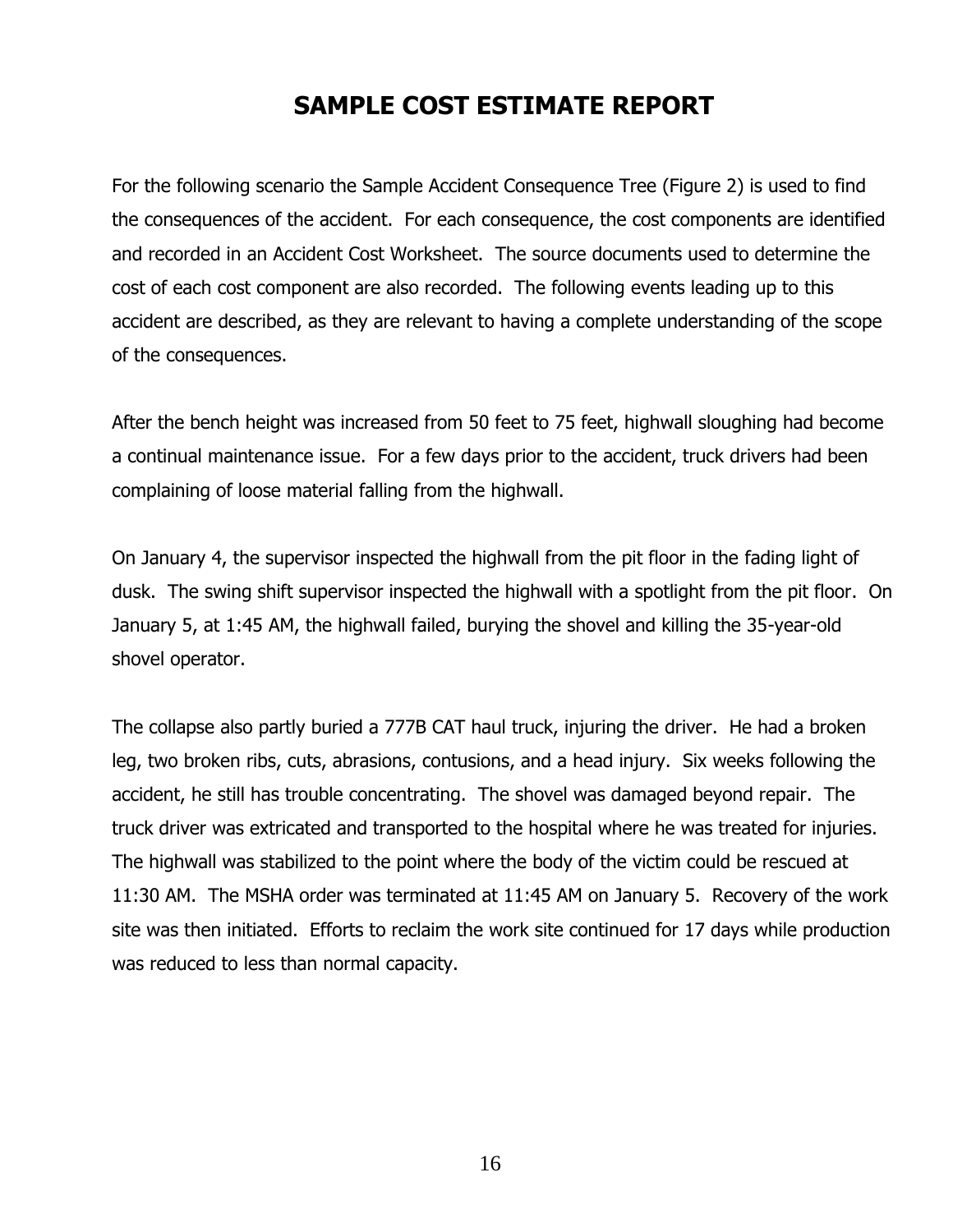The general information of our example is shown here.

| Unit/Department                      | Main Pit                                          |
|--------------------------------------|---------------------------------------------------|
| <b>Date and Time of Accident</b>     | January 5 at 1:45 A.M.                            |
| <b>Event Number</b>                  | OCP010501                                         |
| <b>Brief Description of Accident</b> | Fall of highwall with fatal and lost-time injury. |
| Investigator                         | <b>First Last Names</b>                           |

The cost calculation of lost hours paid is shown below. The grand total of costs for hours lost for this example is more than \$61,085. These numbers will almost always be on the low side.

| <b>General Information</b>                          |                     |                |                    |              |                    |  |
|-----------------------------------------------------|---------------------|----------------|--------------------|--------------|--------------------|--|
| <b>LOST HOURS</b>                                   |                     |                |                    |              |                    |  |
| <b>Item/ Activity</b>                               | Sub-item/           | Units/         | <b>Unit Costs/</b> | <b>Item</b>  | <b>Data Source</b> |  |
|                                                     | <b>Sub-activity</b> | <b>Hours</b>   | <b>Hourly</b>      | <b>Costs</b> |                    |  |
|                                                     |                     |                | Cost(\$)           | (5)          |                    |  |
| <b>Shovel operator A-</b>                           | day of event        | $\overline{3}$ | 40                 | 120          | time records       |  |
| <b>Fatality</b>                                     | unused leave        | 120            | 40                 | 4,800        | time records       |  |
| <b>Shovel operator B-night</b><br>shift replacement | cleanup             | 10             | 40                 | 400          | time records       |  |
| <b>Truck operator A-Injury</b>                      | day of event        | $\overline{3}$ | 40                 | 120          | time records       |  |
|                                                     | days away           | 40             | 40                 | 1,600        | time records       |  |
| <b>Truck operator B-night</b>                       | day of event        | $\overline{3}$ | 40                 | 120          | time records       |  |
| shift                                               | cleanup             | 9              | 40                 | 360          | time records       |  |
|                                                     | interview           | $\mathbf{1}$   | 40                 | 40           | interview          |  |
| <b>Truck operator C-night</b>                       | day of event        | 3              | 40                 | 120          | time records       |  |
| shift                                               | cleanup             | 9              | 40                 | 360          | time records       |  |
|                                                     | interview           | $\mathbf{1}$   | 40                 | 40           | interview          |  |
| <b>Truck operator D-night</b><br>shift replacement  | cleanup             | 10             | 40                 | 400          | time records       |  |
| <b>Night foreman</b>                                | day of event        | $\overline{3}$ | 50                 | 150          | time record        |  |
|                                                     | cleanup             | 9              | 50                 | 450          | time record        |  |
|                                                     | interview           | $\mathbf{1}$   | 50                 | 50           | interview          |  |
|                                                     | reports             | $\overline{2}$ | 50                 | 100          | interview          |  |
| <b>Shift supervisor-night</b>                       | day of event        | $\overline{3}$ | 60                 | 180          | time record        |  |
| shift                                               | cleanup             | $\overline{7}$ | 60                 | 420          | time record        |  |
|                                                     | investigation       | 3              | 60                 | 180          | interview          |  |
|                                                     | reports             | $\overline{3}$ | 60                 | 180          | interview          |  |
| <b>Shovel operator C-day</b><br>shift               | cleanup             | 14             | 40                 | 560          | time record        |  |
| <b>Truck operator E-day</b><br>shift                | cleanup             | 14             | 40                 | 560          | time record        |  |
| <b>Truck operator F-day</b><br>shift                | cleanup             | 14             | 40                 | 560          | time record        |  |
| <b>Truck operator G-day</b><br>shift                | cleanup             | 14             | 40                 | 560          | time records       |  |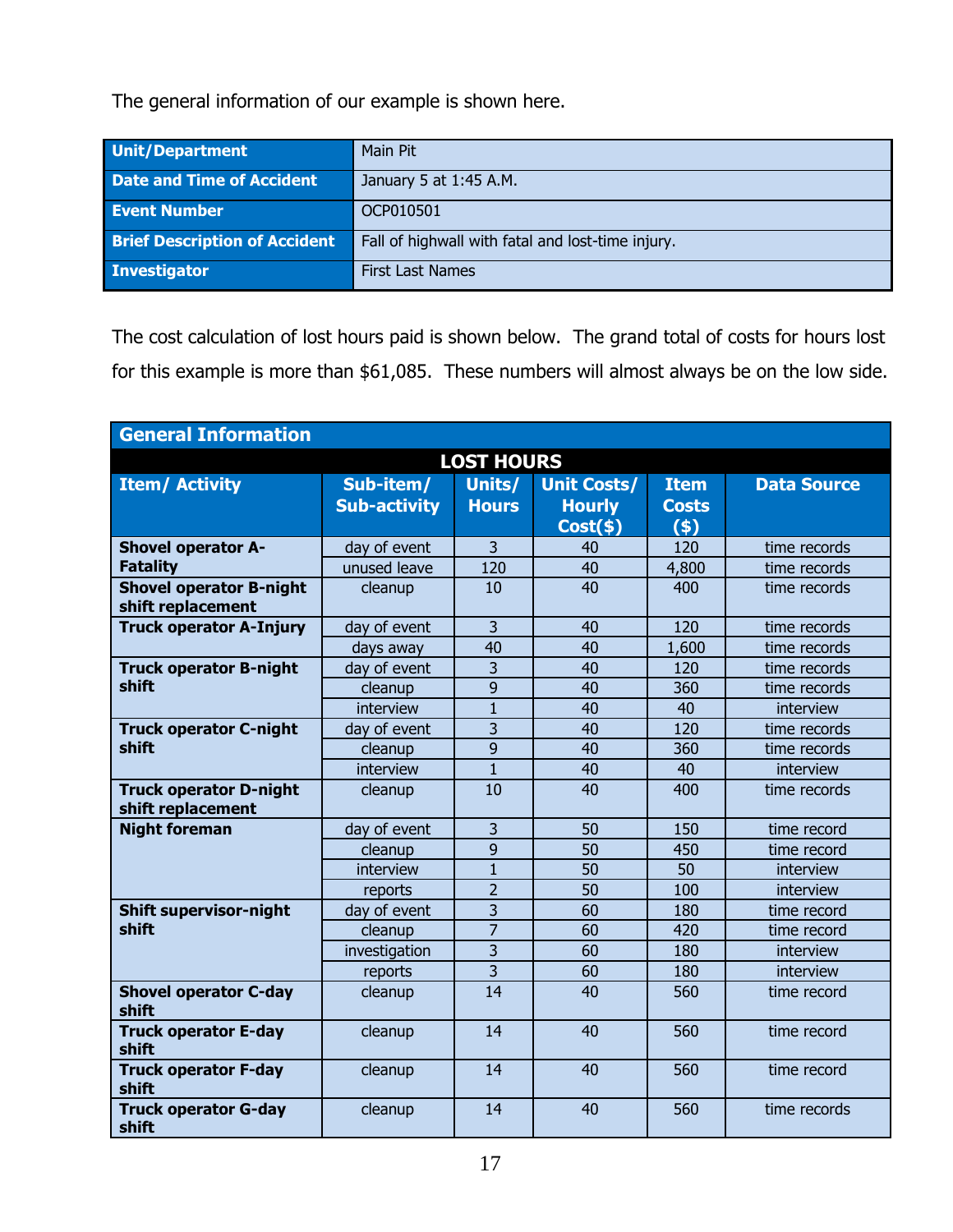| <b>Item/ Activity</b>                | Sub-item/<br><b>Sub-activity</b> | Units/<br><b>Hours</b> | <b>Unit Costs/</b><br><b>Hourly</b><br>Cost(s) | <b>Item</b><br><b>Costs</b><br>$($ \$) | <b>Data Source</b> |
|--------------------------------------|----------------------------------|------------------------|------------------------------------------------|----------------------------------------|--------------------|
| Day foreman-day shift                | cleanup                          | 14                     | 50                                             | 700                                    | time records       |
| <b>Shift supervisor-day</b><br>shift | cleanup                          | 14                     | 60                                             | 840                                    | time records       |
| <b>Vice President</b>                | event                            | 15                     | 100                                            | 1,500                                  | interview          |
| <b>Administration</b>                | paperwork                        | $\overline{4}$         | 40                                             | 160                                    | interview          |
| All pit personnel                    | extra meetings                   | 100                    | 40                                             | 4,000                                  | interview          |
| <b>Overtime</b>                      |                                  | ?                      | 7                                              |                                        | time records       |
| <b>Repair of equipment</b>           | repair time                      | 7                      | 7                                              | 7                                      | shop records       |
| <b>Move truck</b>                    |                                  |                        |                                                | 175                                    | interview          |
| <b>Demolish and move</b><br>shovel   |                                  |                        |                                                | 11,300                                 | time records       |
| <b>Overtime</b>                      |                                  | 7                      | っ                                              | 7                                      | time records       |
| <b>Repair of equipment</b>           | repair time                      | $\overline{2}$         |                                                | 30,000                                 | shop records       |
| <b>Total Cost</b>                    |                                  |                        |                                                | 61,085                                 |                    |

The calculated cost estimate of lost assets is \$1,140,886. The remaining value of the shovel is estimated to be one-half the value of the new shovel since one-half the life of old shovel remained. This value is shown in parentheses as it is a negative number.

| <b>General Information</b> |                                       |                        |                                                          |                             |                    |
|----------------------------|---------------------------------------|------------------------|----------------------------------------------------------|-----------------------------|--------------------|
|                            |                                       | <b>LOST ASSETS</b>     |                                                          |                             |                    |
| <b>Item/ Activity</b>      | Sub-item/<br><b>Sub-activity</b>      | Units/<br><b>Hours</b> | <b>Unit</b><br>Costs/<br><b>Hourly</b><br>$Cost($ \$ $)$ | <b>Item</b><br>$Costs($ \$) | <b>Data Source</b> |
| <b>Truck</b>               | Parts for repair                      |                        |                                                          | 153,186                     | purchasing records |
| <b>Shovel</b>              | Purchase new                          |                        |                                                          | 1,979,400                   | purchasing records |
|                            | (Remaining<br>value of old<br>shovel) | $1/2$ life             | 1,979,400                                                | (989,700)                   | cost service       |
| <b>Total Cost</b>          |                                       |                        |                                                          | 1,140,886                   |                    |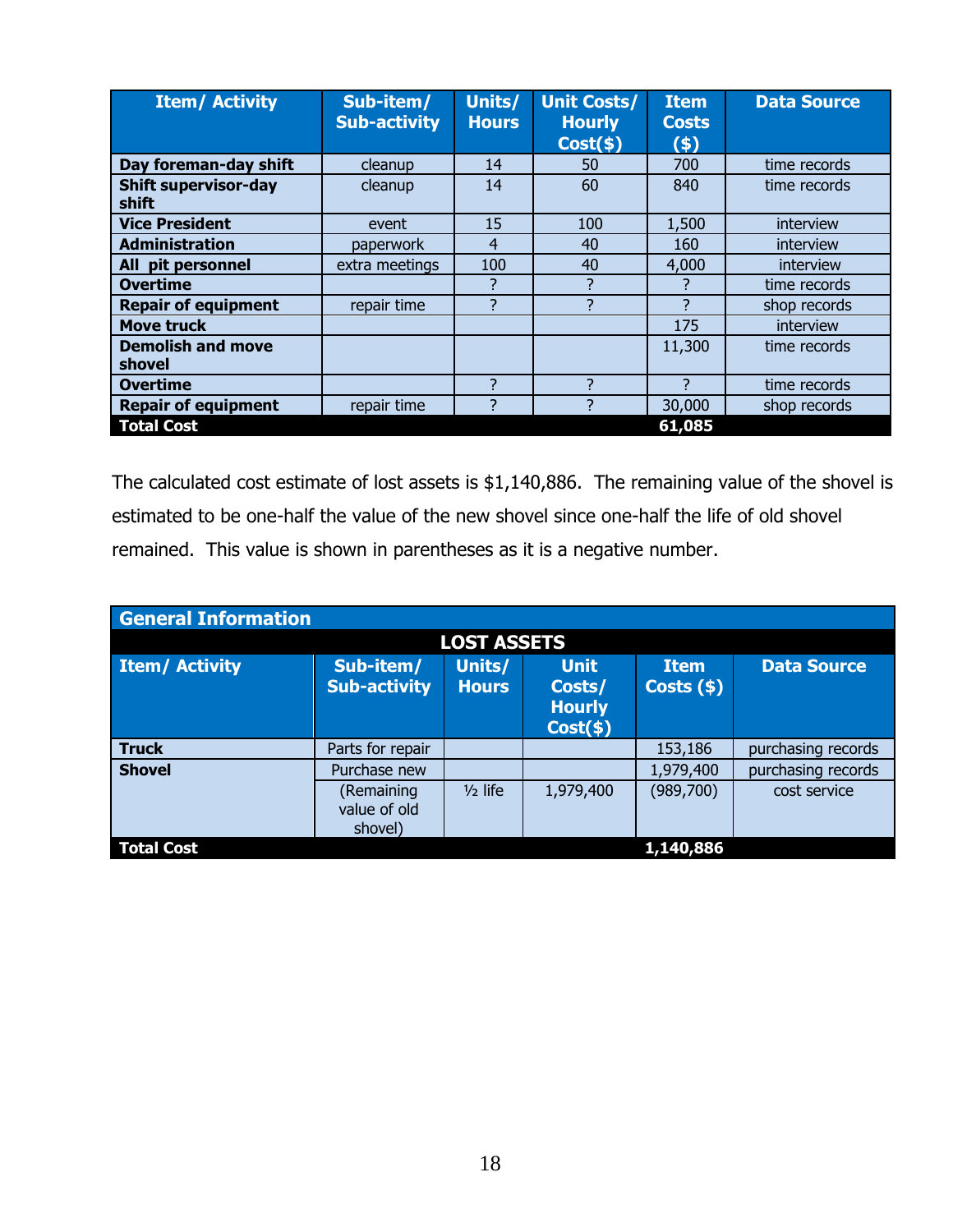| <b>General Information</b>   |                                  |                        |                                                    |                                      |                    |  |
|------------------------------|----------------------------------|------------------------|----------------------------------------------------|--------------------------------------|--------------------|--|
| <b>SHORT TERM PAYMENTS</b>   |                                  |                        |                                                    |                                      |                    |  |
| <b>Item/ Activity</b>        | Sub-item/<br><b>Sub-activity</b> | Units/<br><b>Hours</b> | <b>Unit Costs/</b><br><b>Hourly</b><br>$Cost($ \$) | <b>Item</b><br><b>Costs</b><br>$(*)$ | <b>Data Source</b> |  |
| <b>Accident response</b>     | first-aid<br>materials           |                        | 500                                                | 500                                  | purchasing records |  |
|                              | transport vehicle                | 10 mi.                 | 100                                                | 1,000                                | purchasing records |  |
| <b>Replacement worker</b>    |                                  |                        |                                                    | 5,000                                | purchasing records |  |
| <b>Insurance deductibles</b> |                                  |                        |                                                    | 25,000                               | insurance policy   |  |
| <b>Consultant fees</b>       |                                  |                        |                                                    | 3,000                                | purchasing records |  |
| <b>Demurrage</b>             |                                  |                        |                                                    | 1,800                                | purchasing records |  |
| <b>Fines and penalties</b>   |                                  |                        |                                                    | 40,000                               | accounting         |  |
| <b>Legal fees</b>            |                                  |                        |                                                    | 2,000                                | purchasing records |  |
| <b>Total Cost</b>            |                                  |                        |                                                    | 78,300                               |                    |  |

The calculated cost estimate of short-term payments is \$78,300:

The calculated estimate of lost revenue is \$4,158,000:

| <b>General Information</b> |                                  |                            |                                                       |                             |                    |
|----------------------------|----------------------------------|----------------------------|-------------------------------------------------------|-----------------------------|--------------------|
|                            |                                  | <b>LOST REVENUE</b>        |                                                       |                             |                    |
| <b>Item/Activity</b>       | Sub-item/<br><b>Sub-activity</b> | Units/<br><b>Hours</b>     | <b>Unit</b><br>Costs/<br><b>Hourly</b><br>$Cost(\$))$ | <b>Item</b><br>$Costs($ \$) | <b>Data Source</b> |
| <b>Lost production</b>     | Lost while pit<br>down           | 23.5 days $x$<br>7,200 tpd | 15/ton                                                | 2,538,000                   | production records |
|                            | Reduced while<br>shovel replaced | 30 days x<br>3,600 tpd     | 15/ton                                                | 540,000                     | production records |
| <b>Total Cost</b>          |                                  |                            |                                                       | 4,158,000                   |                    |

The calculated estimate of other costs is \$22,000. The costs in this category may be underestimated because of the time required for them to occur. For example, if an insurance premium adjustment occurs as a result of this accident, it may take one, two, or three years, depending upon the loss history of the company. Court awards may not show up for years. Consequently, these costs would need to be estimates.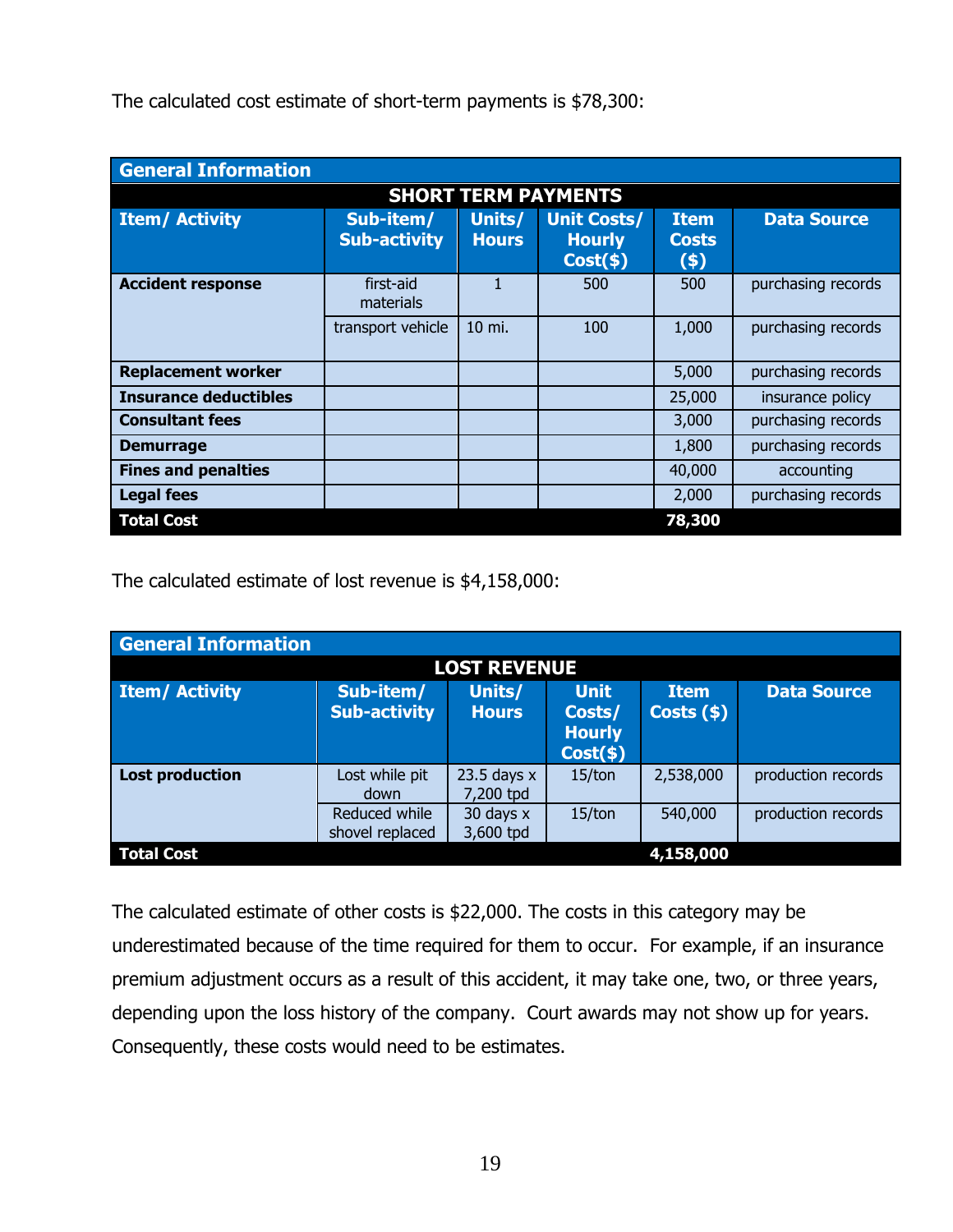| <b>General Information</b>                  |                                      |                        |                                                    |                                        |                    |
|---------------------------------------------|--------------------------------------|------------------------|----------------------------------------------------|----------------------------------------|--------------------|
|                                             |                                      | <b>OTHER COSTS</b>     |                                                    |                                        |                    |
| <b>Item/ Activity</b>                       | Sub-item/<br><b>Sub-activity</b>     | Units/<br><b>Hours</b> | <b>Unit Costs/</b><br><b>Hourly</b><br>$Cost($ \$) | <b>Item</b><br><b>Costs</b><br>$($ \$) | <b>Data Source</b> |
| <b>Insurance premium</b><br>adjustment      |                                      |                        |                                                    | 20,000                                 | insurance agent    |
| <b>Court awards</b>                         |                                      |                        |                                                    |                                        |                    |
| <b>Interest on delayed</b><br>reimbursement | Workers'<br>compensation<br>payments |                        |                                                    | 2,000                                  | accounting records |
| <b>Total Cost</b>                           |                                      |                        |                                                    | 22,000                                 |                    |

When all of the costs are determined, an accident cost worksheet summary should then be developed. It should include general information, cost class, total cost for each class, and the grand total accident cost. For the example presented, the grand total cost estimate is \$5,460,271:

| <b>General Information</b> |                      |  |  |  |  |
|----------------------------|----------------------|--|--|--|--|
| <b>Cost Class</b>          | Class Total Cost(\$) |  |  |  |  |
| <b>Lost Hours</b>          | 61,085               |  |  |  |  |
|                            |                      |  |  |  |  |
| <b>Short-term Payments</b> | 78,300               |  |  |  |  |
| Lost Revenue               | 4,158,000            |  |  |  |  |
| <b>Lost Assets</b>         | 1,140,886            |  |  |  |  |
| Other                      | 22,000               |  |  |  |  |
| <b>Grand Total Cost</b>    |                      |  |  |  |  |

This estimate would, again, be on the low side. There is a possibility that a few of these costs would be covered by insurance. This is an extreme example in which the severity was very high. The very same incident may have been of very low severity, such as a near miss, in which no one was injured or no equipment was damaged. Even so, there would still be significant costs incurred in stabilizing and reclaiming the work site.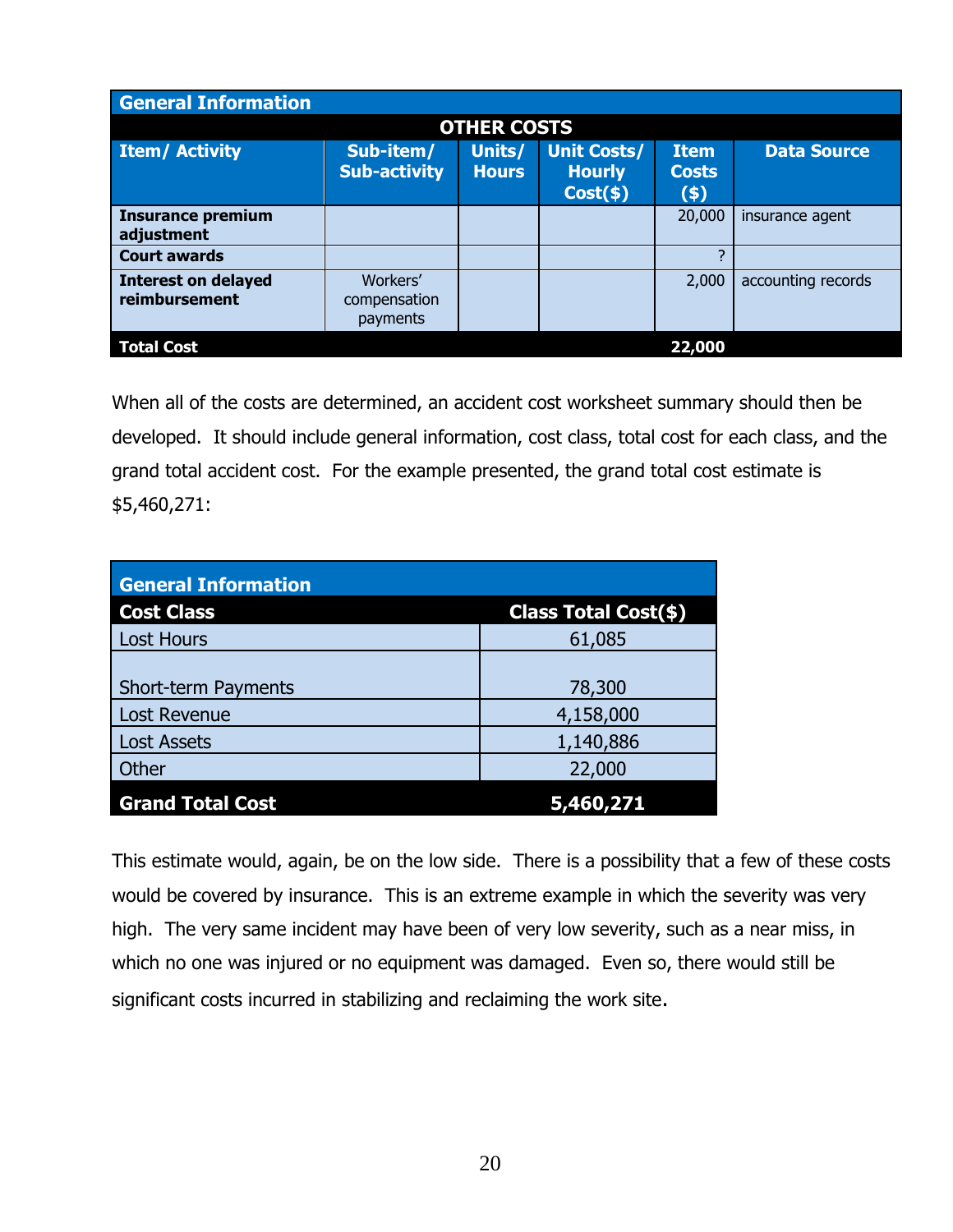# **SUMMARY**

<span id="page-25-0"></span>The total cost of an accident can be determined using logical investigation techniques in which all visible and hidden costs of the accident are fully identified and quantified. By conducting an accident total cost determination, the impact of accidents on the company's profit becomes more apparent. Hence, with a clearer focus on the net return on safety and health investments, management can make more informed decisions regarding accident prevention expenditures.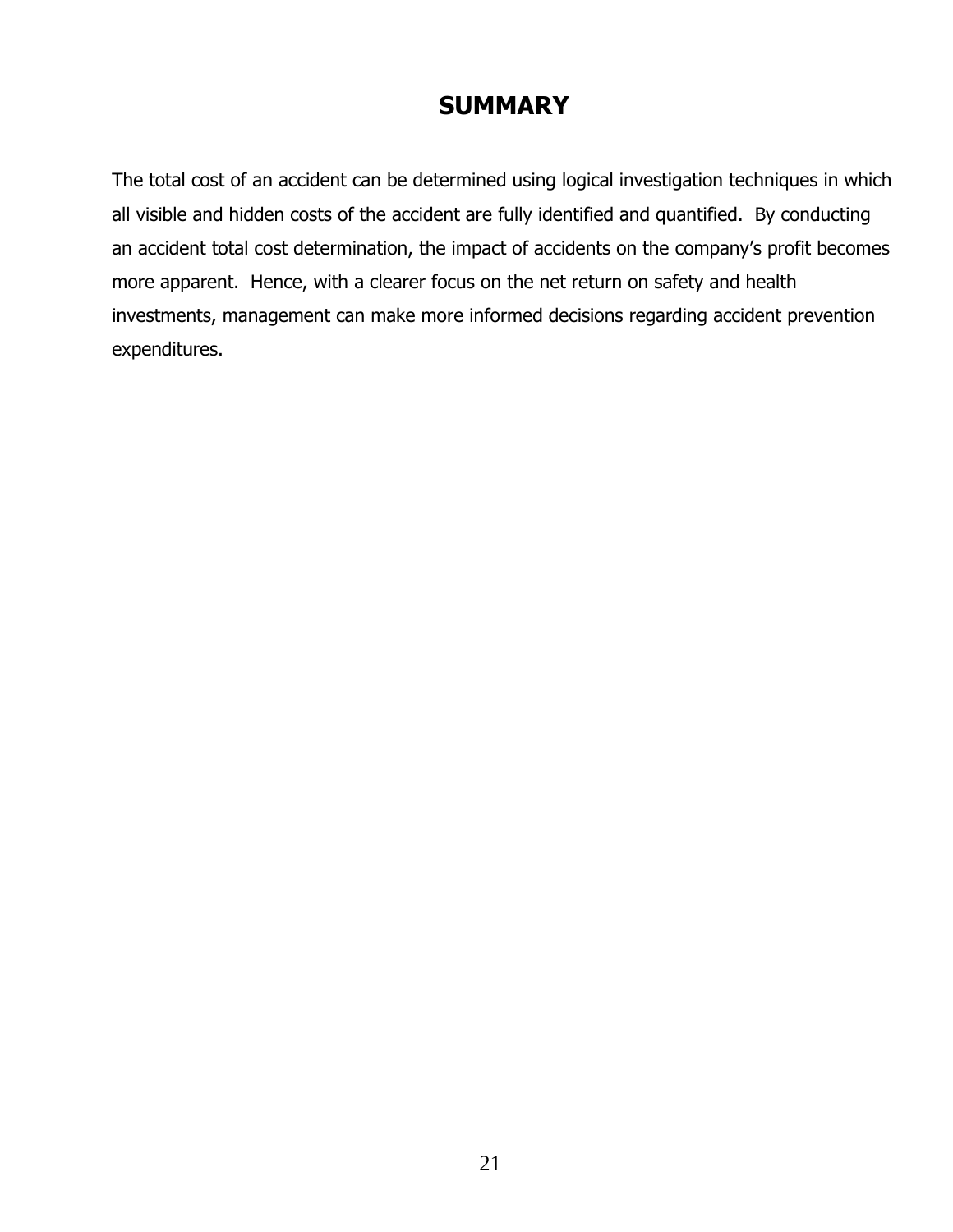# **REFERENCES**

<span id="page-26-0"></span>Aaltonen, M.V.P. (1996). Computer-Aided Calculation of Accident Costs.

American Society of Safety Engineers. (2010). Reducing/Ignoring Workplace Safety Programs During Economic Downturn a Wrong Move for Business.

Bureau of Mines. (1988) Bureau of Mines Cost Estimation System Handbook.

Construction Users Roundtable. (1990). The Economic Impact of Construction Accident. In Improving Construction Safety Performance. Retrieved June 8, 2007 from <http://www.curt.org/pdf/135.pdf> .

CostMine. (2006). Mine & Mill Equipment Costs: An Estimator's Guide. Spokane, WA: CostMine-a Division of InfoMine.

CostMine. (2007). Mine Wage & Benefit Surveys. Spokane, Way: CostMine-a Division of InfoMine.

CostMine. (2008). Mining Cost Service. Spokane, Way: CostMine-a Division of InfoMine.

Department of Labor, Bureau of Labor Statistics. (2009). Mining and Milling Cost Indexes.

Dorman, Peter. (2000). Three Preliminary Papers on the Economics of Occupational Safety and Health. Retrieved June 10, 2007 from <http://www.ilo.org/public/english/protection/safework/papers/ecoanal> /.

Grayson, Larry R. (2001). Hazard Identification, Risk Management, and Hazard Control. In Michael Karmis (Ed.), Mine Health and Safety Management (245 – 261). Littleton, CO: Society for Mining, Metallurgy, and Exploration, Inc.

Hagan, Philip E., Montgomery, John F., and O'Reilly, James T. (Eds.). (2001). Accident Investigation, Analysis, and Costs. Accident Prevention Manual – Administration and Programs (178 – 201). Itasca, IL: National Safety Council.

Health and Safety Executive. Incident Cost Calculator. Retrieved September 13, 2007 from [http://www.hse.gov.uk/costs/incost\\_calc/incost\\_calc.asp](http://www.hse.gov.uk/costs/incost_calc/incost_calc.asp)

Jones, Elmer A., and Pettijohn, W. T. (Eds.). 1973. Mine Costs and Control. In Given, Ivan A. (Ed.), SME Mining Engineering Handbook (31-1 - 31-50). New York: Society of Mining Engineers of The American Institute of Mining, Metallurgical, and Petroleum Engineers, Inc.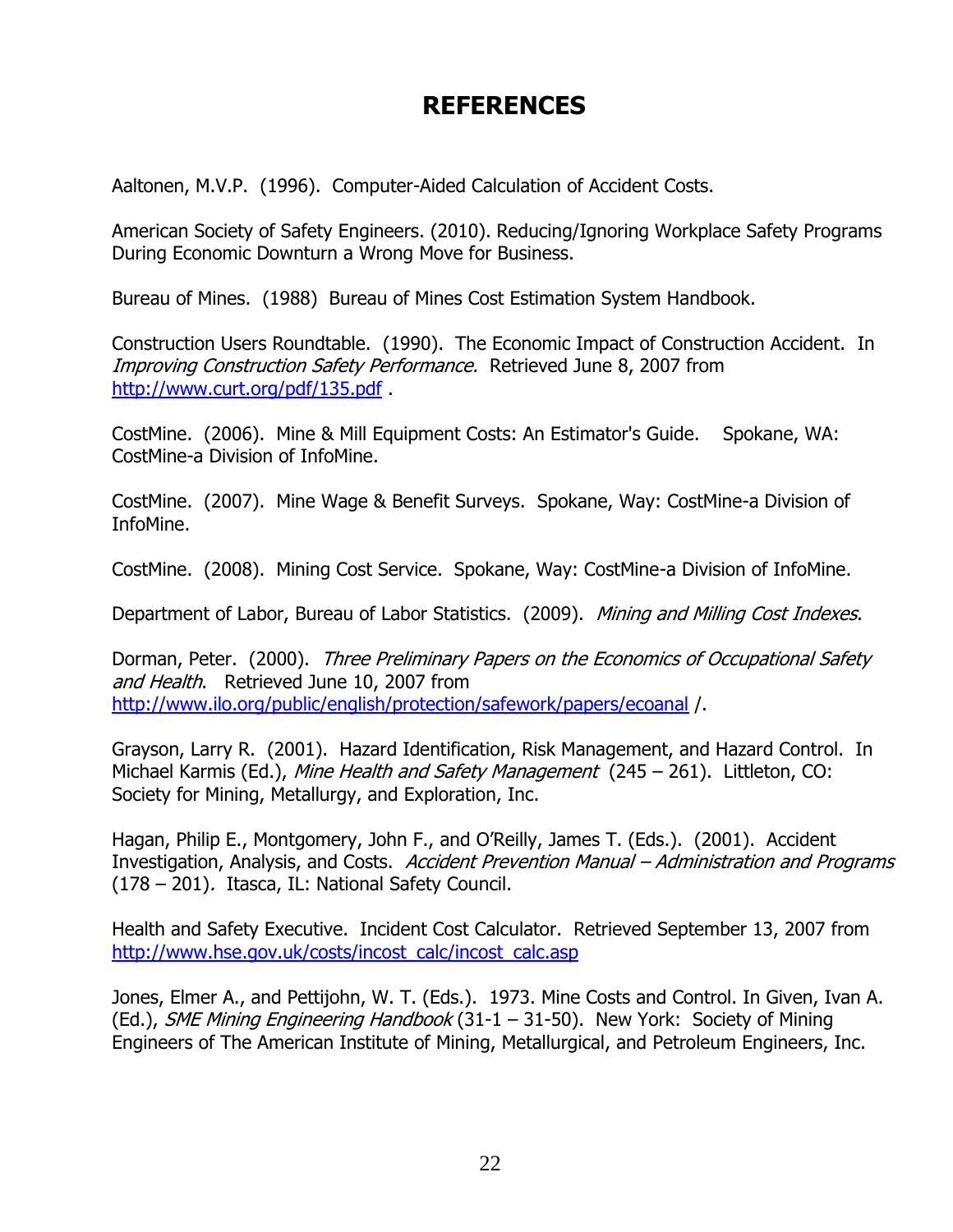Linz, Douglas H., and Alvarado, Barbara A. Demonstrating Cost Savings & the Cost of Work Disability. (2002). Retrieved August 6, 200 from <http://www.systoc.com/Tracker/Winter01/CostSavings.asp> .

McGarraugh, Robert, E.M. (1920). Mine Bookkeeping. New York. McGraw-Hill Book Company.

Mine Safety and Health Administration (MSHA). (1991). Fault Tree Analysis.

National Council on Compensation Insurance. (2004). ABC's of Experience Rating. Retrieved June 30, 2007, from [https://www.ncci.com/media/pdf/abc\\_Exp\\_Rating.pdf](https://www.ncci.com/media/pdf/abc_Exp_Rating.pdf) .

Canadian Centre for Occupational Health and Safety. (2002). Accident Cost Iceberg by Doug Johnson. Retrieved July 24, 2011 from<http://www.ccohs.ca/hscanada/hsdocs.html> .

Prichard, Ron. The Cost of Safety. (2002). Retrieved May 10, 2007 from <http://www.irmi.com/Expert/articles/2002/prichard10.aspx> .

Priz, Edward J. (2005). *Ultimate Guide to Workers' Compensation Insurance*. Madison, WI: Entrepreneur, Inc.

Rikhardson, Pall. (2006). Accounting for Health and Safety Costs: review and comparison of selected methods. Aarhus School of Business.

The Hartford Loss Control Department. (2002). Supporting the Need for Risk Management. Retrieved June 3, 2007 from [http://www.thehartford.com/corporate/losscontrol/TIPS/520-](http://www.thehartford.com/corporate/losscontrol/TIPS/520-008.pdf) [008.pdf](http://www.thehartford.com/corporate/losscontrol/TIPS/520-008.pdf) .

Willcox, Frank. (1949). Accounting System. In Mine Accounting and Financial Administration (70 – 89). New York: Pitman Publishing Corporation.

WorkSafeBC. Small Business Safety Calculator. Retrieved September 13, 2007 from [http://www2.worksafebc.com/sc/calculator/Calculator\\_worksheet.pdf](http://www2.worksafebc.com/sc/calculator/Calculator_worksheet.pdf)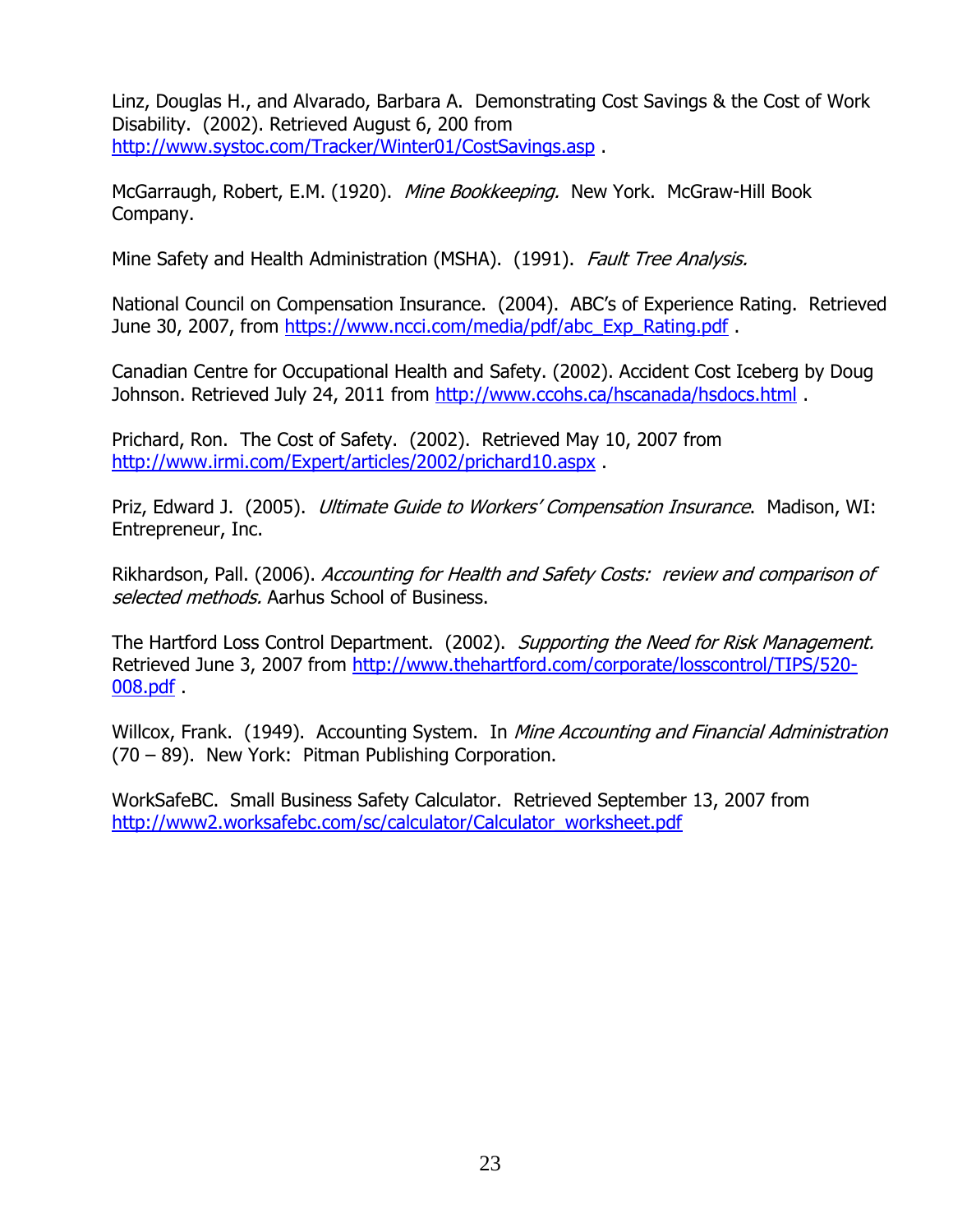## **APPENDIX**

<span id="page-28-0"></span>The following scenarios are based on site visits, interviews, and record reviews. Using the universal cost classes construct an Accident Consequence Tree for each scenario to the extent that the information given allows. Then using the consequences discovered by this process, and using as a guide the cost item categories from Table 1, develop an Accident Cost Worksheet for each situation. The format of these exercises can be any format that works for the situation. Units are derived from the narrative. Typical values are derived from various sources such as those suggested in the bibliography, the internet or from personal experience. This process rarely captures every cost item and total values will be approximate.

#### <span id="page-28-1"></span>**Exercise 1**

#### **Event Description**

At a gravel pit in Utah at 09:30 of an 08:00 to 16:00 shift on Thursday, October 30, 2008 a 50 year-old truck driver was injured. Dismounting from his truck, he jumped to the ground from the second step and fractured his ankle upon landing. An air splint was applied and he was taken 20 miles to the hospital by a co-worker. The co-worker returned to work at 11:30. The injured returned to work after missing 5 scheduled workdays after the shift he was injured. He returned to work with restrictions and was terminated immediately for pattern of safety violations. The involved truck was placed back in service on Tuesday, November 4, 2008 after a new driver received new miner training. The supervisor took 2 hours investigating and reporting the accident.

The mine produces 600 tons per day working one 16-hour shift per day, five days per week and using three trucks to haul to the hopper.

A wrongful termination claim against the company was dismissed after six months of litigating

The company insurance policy deductible is \$2,000 per occurrence. It was the first lost-time accident in three years at this mine.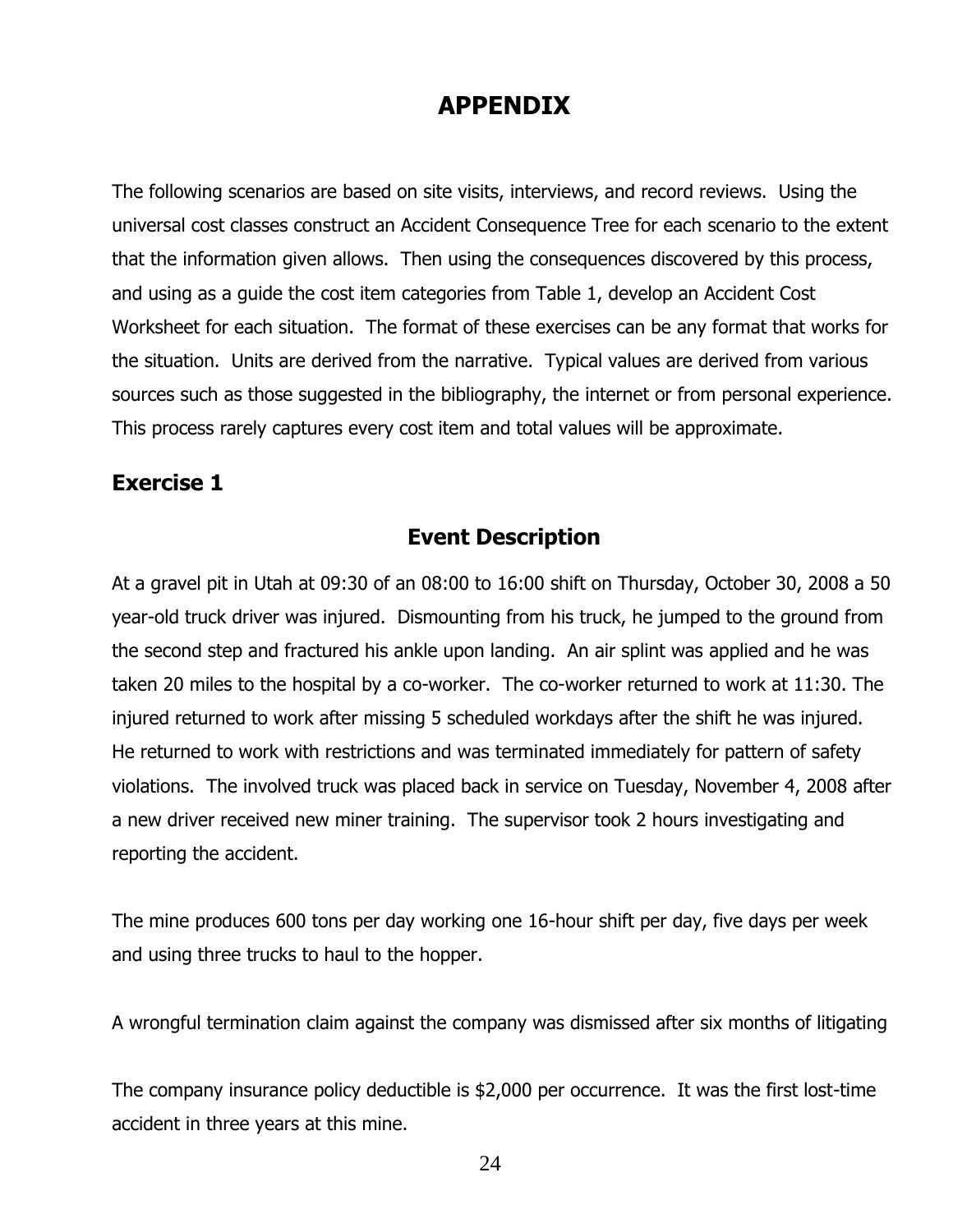## **Accident Consequence Tree**

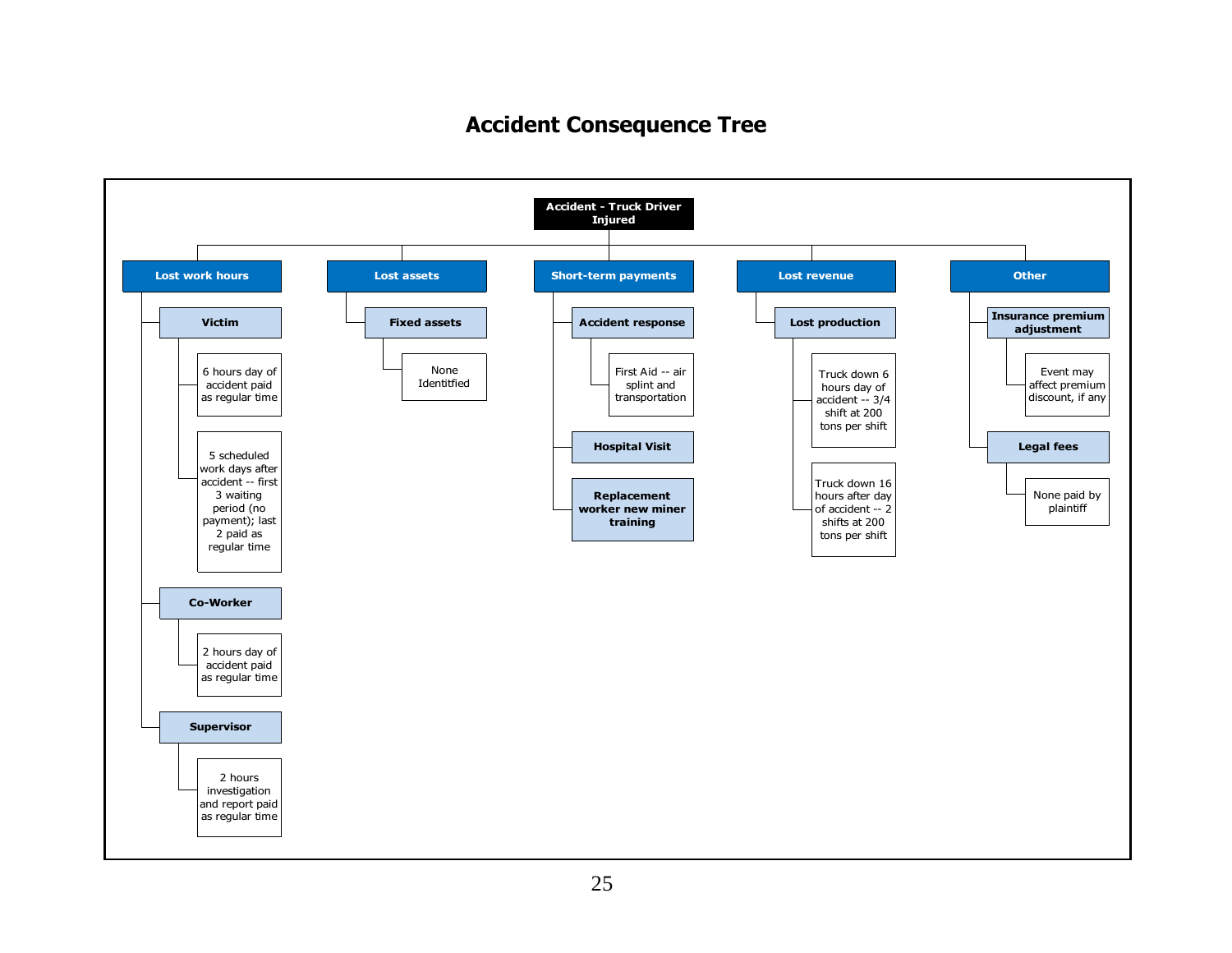| <b>Accident-Truck driver injured</b> |                       |                            |              |                              |                             |                           |  |  |  |  |
|--------------------------------------|-----------------------|----------------------------|--------------|------------------------------|-----------------------------|---------------------------|--|--|--|--|
| <b>Class</b>                         | <b>Item</b>           | <b>Sub-item</b>            | <b>Units</b> | <b>Unit</b><br><b>Cost</b>   | <b>Total</b><br><b>Cost</b> | <b>Source</b>             |  |  |  |  |
| Lost time                            | truck driver          | day of injury              | 6 hours      | 40                           | \$240                       | wage table                |  |  |  |  |
|                                      |                       | after day of injury        | 16 hours     | 40                           | \$640                       | wage table                |  |  |  |  |
|                                      | co-worker             | day of injury              | 2 hours      | 40                           | \$80                        | wage table                |  |  |  |  |
|                                      | supervisor            | investigation/report       | 2 hours      | 50                           | \$100                       | wage table                |  |  |  |  |
|                                      | clerical              | paperwork                  | 1 hour       | 20                           | \$20                        | salary table              |  |  |  |  |
| <b>Lost assets</b>                   | none identified       |                            |              |                              |                             | narrative                 |  |  |  |  |
| <b>Short-term</b><br>payments        | first aid<br>supplies | air splint                 | 1 each       | \$20                         | \$20                        | supply catalogue          |  |  |  |  |
|                                      | medical<br>payments   | doctor visit/<br>treatment | 1 each       | \$200                        | \$200                       | standard charts           |  |  |  |  |
|                                      | transportation        | company truck              | 40 miles     | \$1                          | \$40                        | edmunds.com               |  |  |  |  |
|                                      | replacement<br>worker | training                   | 1 each       | \$100                        | \$100                       | training course catalogue |  |  |  |  |
| Lost revenue                         | lost production       | one truck-two days         | 400 tons     | \$8                          | \$3,200                     | <b>USGS</b>               |  |  |  |  |
| <b>Other costs</b>                   | legal fees            | paid by plaintiff          | --           | $\qquad \qquad \blacksquare$ |                             |                           |  |  |  |  |
|                                      | insurance<br>premium  | may increase next<br>year  |              |                              |                             | laborcommission.utah.gov  |  |  |  |  |
| <b>Total cost</b>                    |                       |                            |              |                              | \$4,640                     |                           |  |  |  |  |

# **Cost Calculation**

All costs paid by operator because insurance deductible was not reached.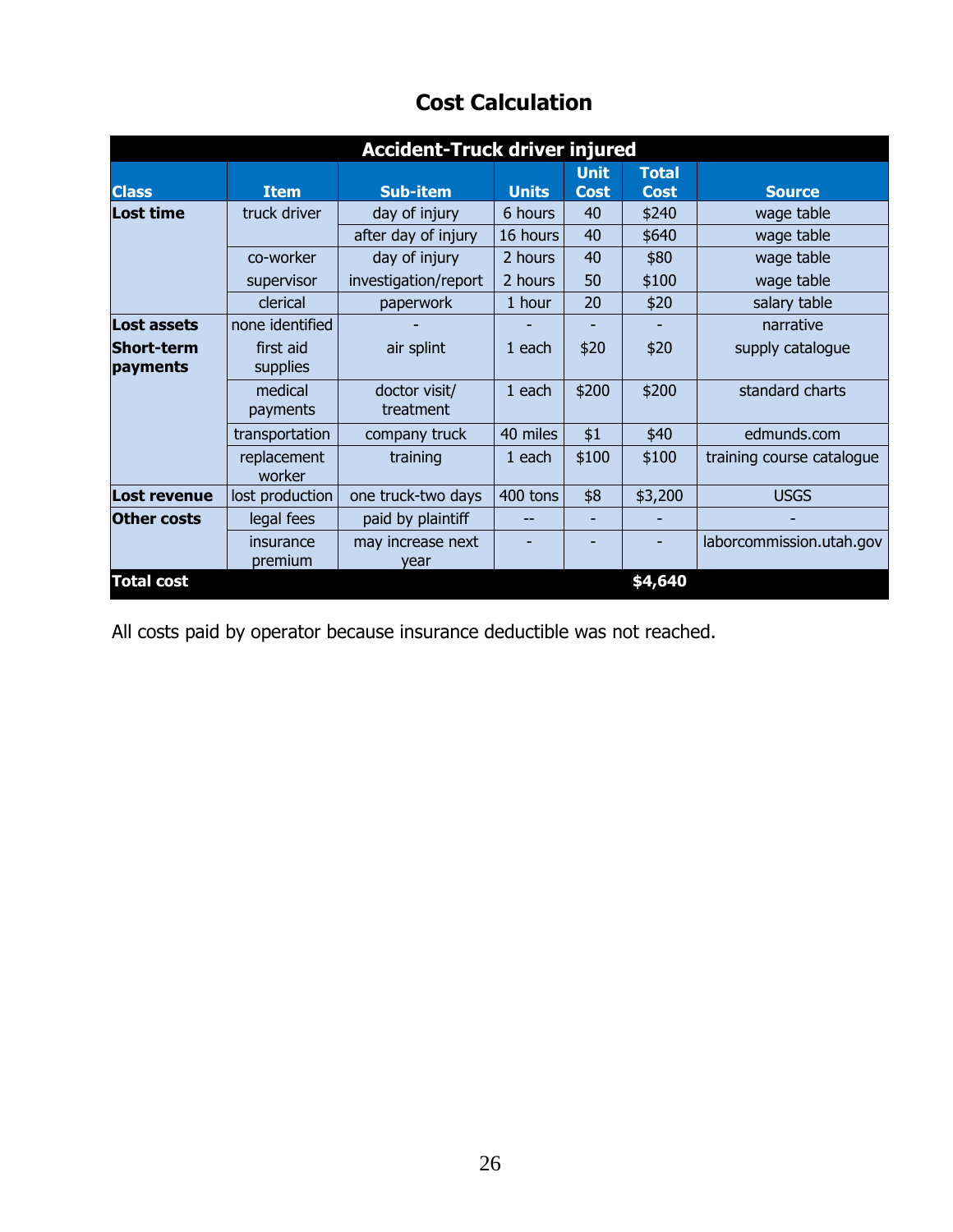#### <span id="page-31-0"></span>**Exercise 2**

## **Event Description**

At an underground coal mine in Colorado at 22:00 of a 16:00 to 24:00 shift on Monday, February 25, 2002, a 40 year-old roof-bolting machine operator received permanent injury, losing the use of his left arm. The operator was working and a large coal and rock rib struck him crushing his left arm. Measures to rescue the victim were delayed due to coal and rock from the rib continuing to fall. After about one hour the victim was extricated by the five-man rescue team and transported to the surface by unit truck. At the surface, a County Hospital ambulance took over the care of the victim transporting him 15 miles to the hospital.

The section was under a 103(k) order for 8 hours and it took two shifts to clear and recover the site. A replacement driller required 4 hours of training on a new drill. The amount of coal made inaccessible by roof conditions was 900 tons. The mine was cited for violations of 75.220(a)(1), S&S, High Negligence and 75.362, S&S, High Negligence, total penalties paid were \$3,205.

The drill was a J.H. Fletcher II, Model No. RRII15, dual boom, single bar ATRS. It had 750 hours use and was a total loss.

The mining operation produces two shifts a day and maintains on the third shift. Total employment is 195 (175 work underground, 40 on the section). Production is 960 tons per day from three mechanized mining units. Section haulage is by diesel ram cars and conveyor belts that transport to the surface.

The company insurance policy is a \$25,000 deductible. This is the seventh serious accident at this mine this year and the company was put into and assigned risk pool raising premiums by \$13,000 a year.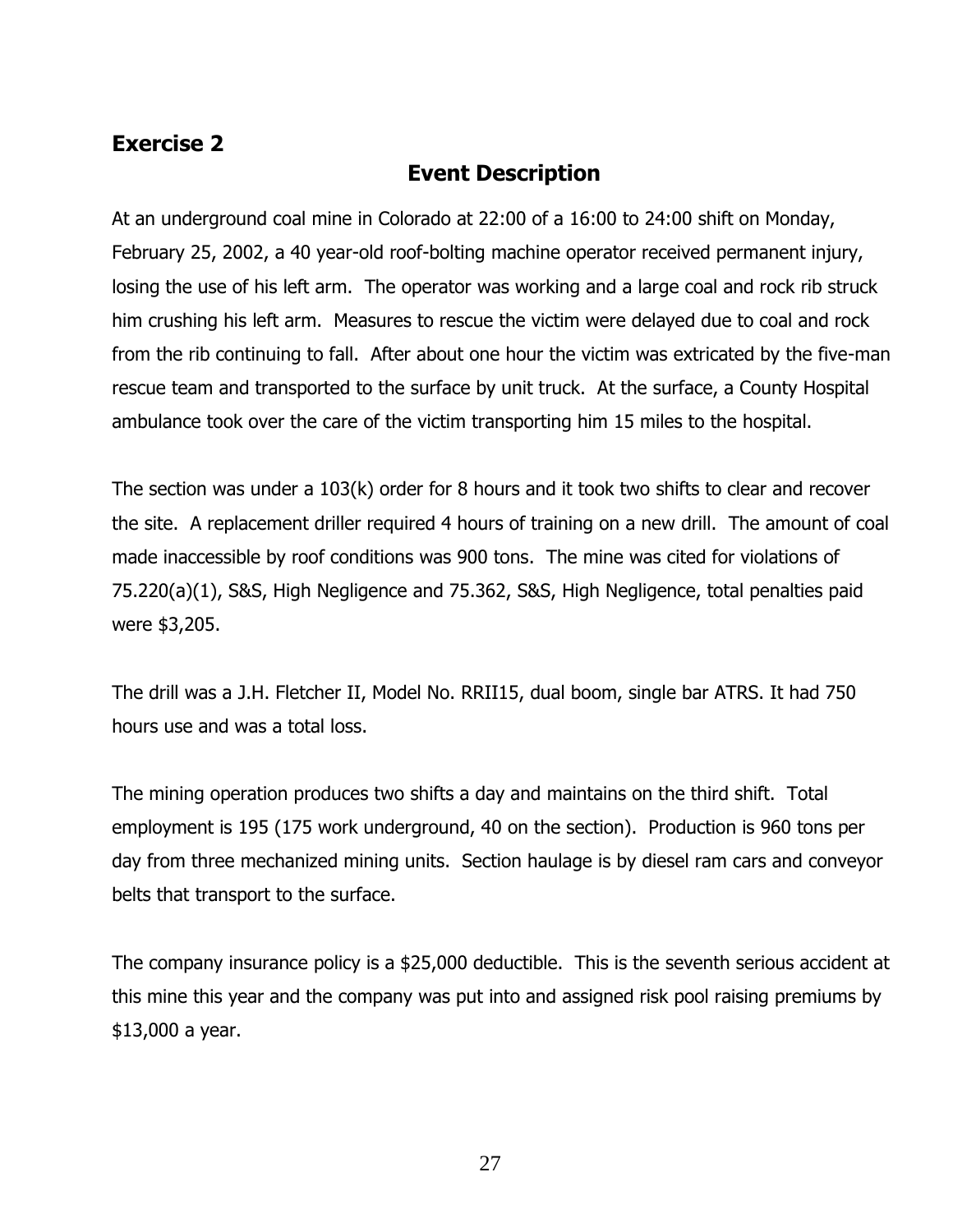## **Accident Consequence Tree**